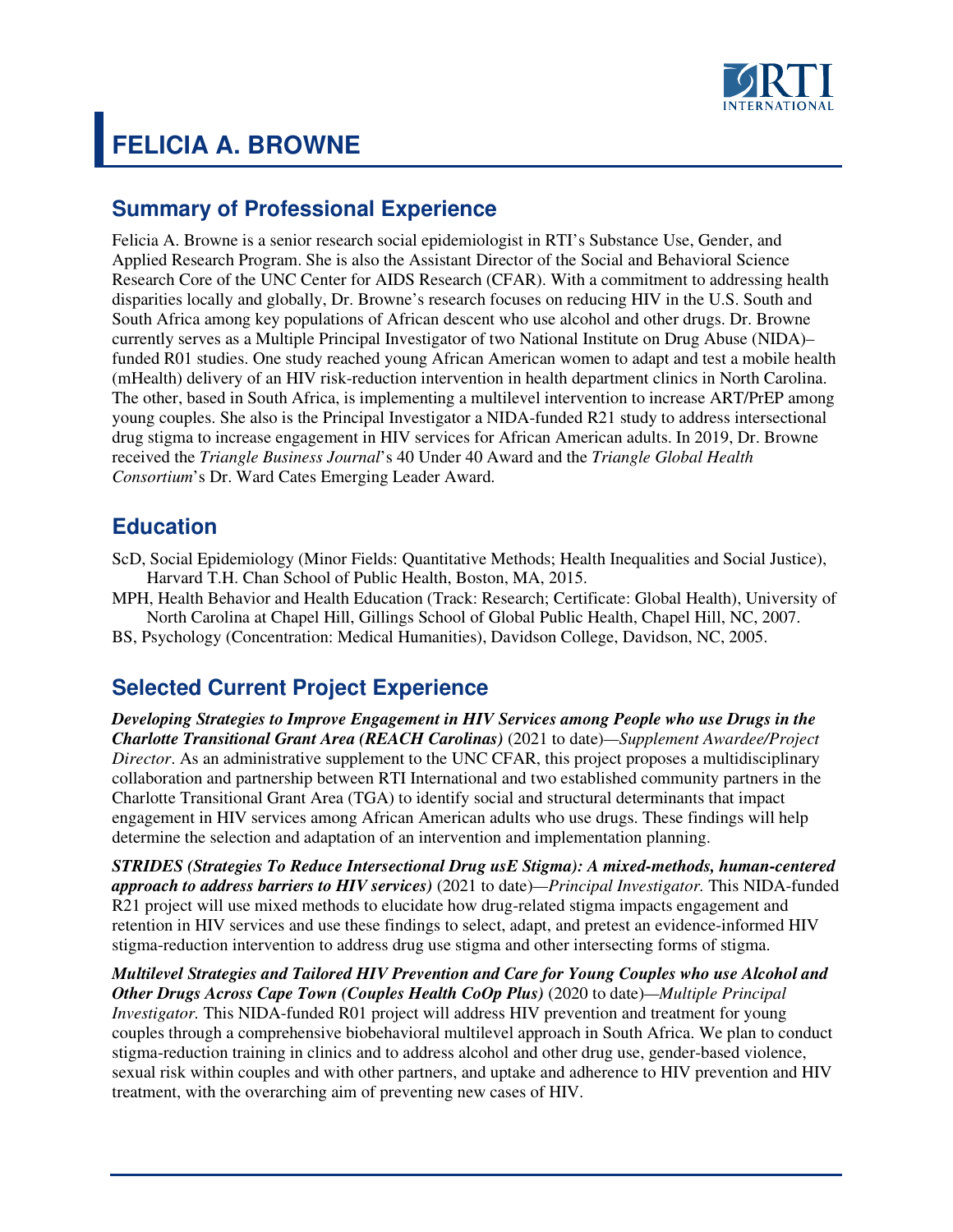*Reaching African Americans to Reduce HIV Disparities in the Carolinas (Carolina CoOp)* (2019 to date)—*Supplement Awardee/Project Director*. In partnership with Mecklenburg County Public Health, the major goal of this UNC CFAR-funded pilot project is to help enhance the implementation science knowledge base needed for the proposed *Ending the HIV Epidemic: A Plan for America.* Mecklenburg County, North Carolina, was identified as one of the 48 highest-burden counties for HIV—and therefore, a priority area for efforts to end the HIV epidemic. Focused on reaching and retaining African American adults in HIV prevention and treatment, this project will implement a brief, tailored mHealth HIV riskreduction intervention and inform implementation strategies for a clinic-wide stigma-reduction training.

*The PREPaRE Pretoria Project: PRevention, Empowering, and PRotEcting Young Women in South Africa* (2017 to date)—*Co-Investigator.* This *Eunice Kennedy Shriver* National Institute of Child Health and Human Development–funded R01 study plans to increase uptake and adherence of pre-exposure prophylaxis (PrEP) for HIV prevention among vulnerable HIV-negative adolescent girls and young women (AGYW) aged 16 to 24 who engage in high-risk sex through a multilevel HIV prevention strategy that addresses stigma and discrimination in AGYW accessing health care, social support, and individual risk behaviors. The project will address the structural, interpersonal, and individual factors to support a comprehensive woman-focused intervention for PrEP uptake and adherence.

*Young Women-Focused HIV Prevention: Seek & Test in NC Clinics (NC Young Women's CoOp)*  (2015 to date)—*Multiple Principal Investigator.* The major goal of this NIDA-funded R01 project is to test the efficacy of two formats of a woman-focused intervention program (face-to-face vs. mHealth), relative to HIV testing and counseling with 18- to 25-year-old African American women among health department clinics in North Carolina.

*Expanding HIV Testing and Prevention to Reach Vulnerable Young Women (Young Women's Health CoOp)* (2015 to date)*—Co-Project Director.* The major goal of this NIDA-funded R01 project is to test the efficacy of a young women's gender-focused comprehensive program for reducing substance use, victimization, and sexual risk behavior and improving access to effective treatment and support services through linkages to care, relative to standard HIV testing and counseling for female adolescents in Cape Town, South Africa.

# **Selected Past Project Experience**

*Implementation Research of the Women's Health CoOp in South Africa* (2016 to 2021)–*Co*-*Investigator.* This National Institute on Alcohol Abuse and Alcoholism–funded R01 project developed and tested an implementation strategy for integrating an evidence-based intervention into service delivery. Formative findings guided intervention implementation and a stepped-wedge design was used to evaluate the implementation and patient outcomes.

*Linking High-Risk Young Women to HIV Prevention and Care for Comorbid Conditions* 

*(Pretreatment CoOp)* (2016 to 2018) —*Co-Investigator/Statistician.* The goal of this *Eunice Kennedy Shriver* National Institute of Child Health and Human Development–funded R21 study was to adapt and determine the initial feasibility of a seek, test, treat, and retain (STTR) model for HIV prevention and linkage to treatment for co-occurring substance use and victimization. The information gleaned from in-depth qualitative interviews and focus groups in the formative phase was used to adapt the evidencebased STTR model to include linkages to treatment for substance use and victimization for young women.

*Venue-Based Recruitment and HIV Prevention for Alcohol and Other Drug-Using Couples in South Africa (Couples' Health CoOp***)** (2008 to 2011)*—Project Manager/Qualitative Task Leader*. The major goal of this National Institute on Alcohol Abuse and Alcoholism–funded R01 study was to develop and test an intervention to address environmental factors and reduce alcohol-related sexual risk and genderbased violence among Coloured and Black/African couples in Cape Town, South Africa. Assisted in preparing an Institutional Review Board (IRB) protocol for approval by RTI and the Medical Research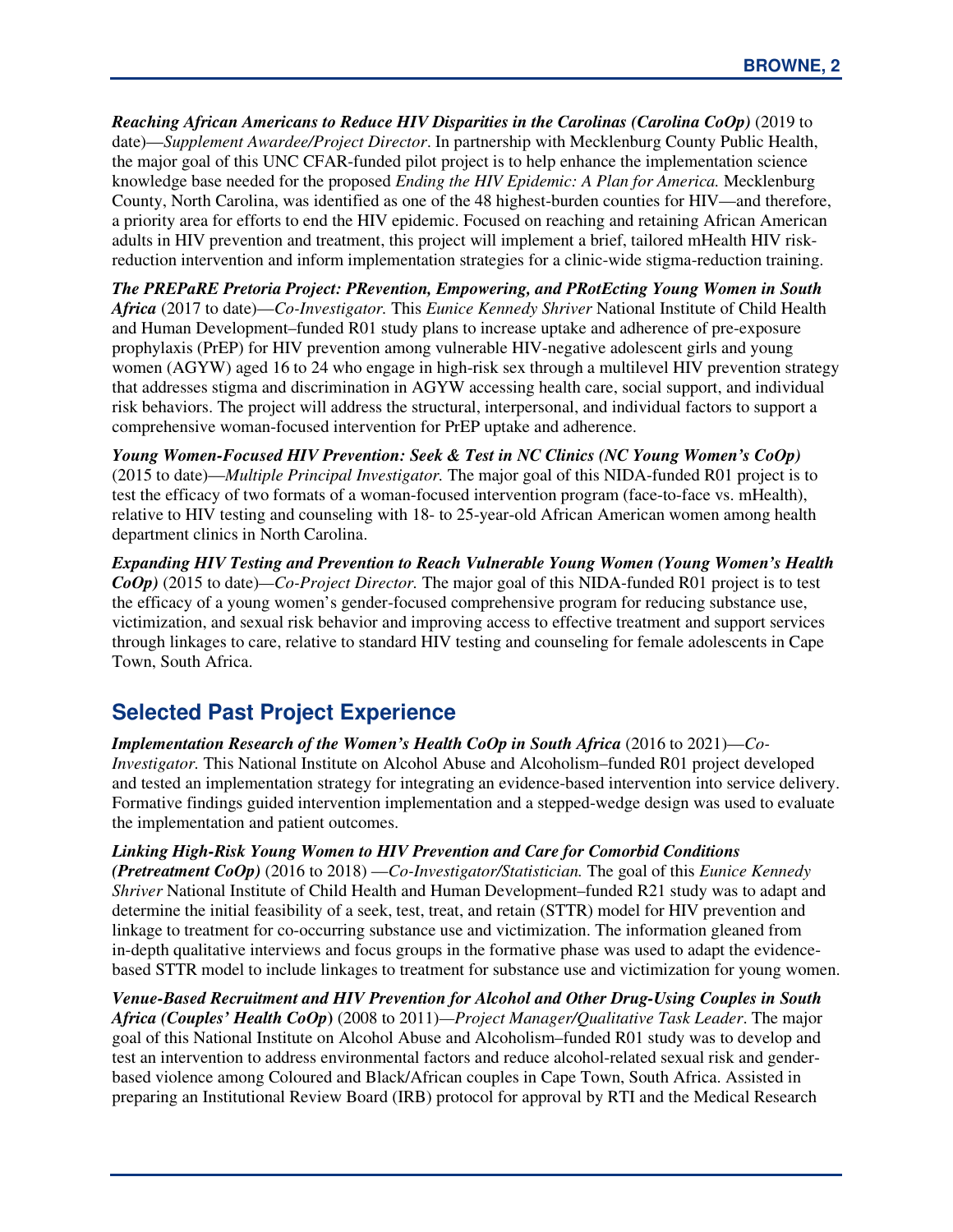Council (South Africa); oversaw project start-up activities; assisted in training field staff, along with developing the field manual and quality assurance efforts; and assisted in collecting the qualitative data from focus groups.

*Woman-Focused HIV Prevention in the Western Cape, South Africa (Western Cape Women's Health CoOp)* (2007 to 2011)—*Associate Project Director.* This R01 study, funded by the *Eunice Kennedy Shriver* National Institute of Child Health and Human Development, involved an extensive evaluation using qualitative and quantitative methods to determine the effectiveness of an intervention intended to increase the knowledge and skills necessary to reduce substance use, sexual risk behaviors, and victimization in the Western Cape. Provided overall managerial support for the project and supporting project startup activities; assisted in training field staff; oversaw all human subjects reviews, and kept all project files up to date; maintained regular communication with the project director, project manager, and field supervisor while managing and responding to everyday reports; assisted with data analyses, report writing, and manuscript preparation; and compiled and presented production reports.

*Adapting the Women's CoOp for At-Risk Teens (Young Women's CoOp)* (2007 to 2011)—*Qualitative Task Leader/Study Coordinator.* The purpose of this Centers for Disease Control and Prevention (CDC)– funded study was to adapt an evidence-based, woman-focused HIV prevention intervention for sexually active African American adolescent females who had dropped out of school. The study included two primary phases: (1) a formative research phase to adapt the intervention and (2) an experimental phase. In the experimental phase, a randomized controlled trial (RCT) was conducted with African American female adolescents to test the efficacy of the adapted intervention relative to an equal-attention control nutrition intervention in terms of changes in risk behaviors. Assisted in developing research study protocols, conducted in-depth interviews and focus groups in the formative phase, analyzed the qualitative data, adapted and refined the evidence-based intervention for the target adolescent population, and trained project staff.

# **Professional Experience**

2006 to 2011, 2015 to date. RTI International, Research Triangle Park, NC.

*Senior Research Social Epidemiologist* (2020 to date); *Research Public Health Analyst* (2015 to 2019). In RTI's Substance Use, Gender and Applied Research Program, collaborates with a research team on research design and protocol development, data analyses and preparation of manuscripts for several NIH-funded RCT studies to adapt and test an evidence-based HIV behavioral intervention for key populations of African descent. Responsibilities include

- Leading and co-leading HIV research with key populations in the U.S. and South Africa
- co-leading formative research activities, including focus group discussions, pretesting of behavioral HIV prevention interventions, and qualitative data analysis;
- developing research protocols and preparing final study materials;
- conducting fidelity and quality assurance measures;
- overseeing and providing ongoing support for project and clinic staff;
- managing budgets for project operations;
- conducting quantitative data analysis and preparing research manuscripts; and
- developing an individual program of research for key populations of adolescents and young adults.

*Research Public Health Analyst* (2009 to 2011). In RTI's Substance Abuse Treatment Evaluations and Interventions Research Program, served as associate project director and study coordinator of several NIH- and CDC-funded RCT studies to adapt and test an evidence-based HIV behavioral intervention for key substance-using populations in South Africa and the United States, including pregnant women, racial and ethnic minorities, adolescents, and couples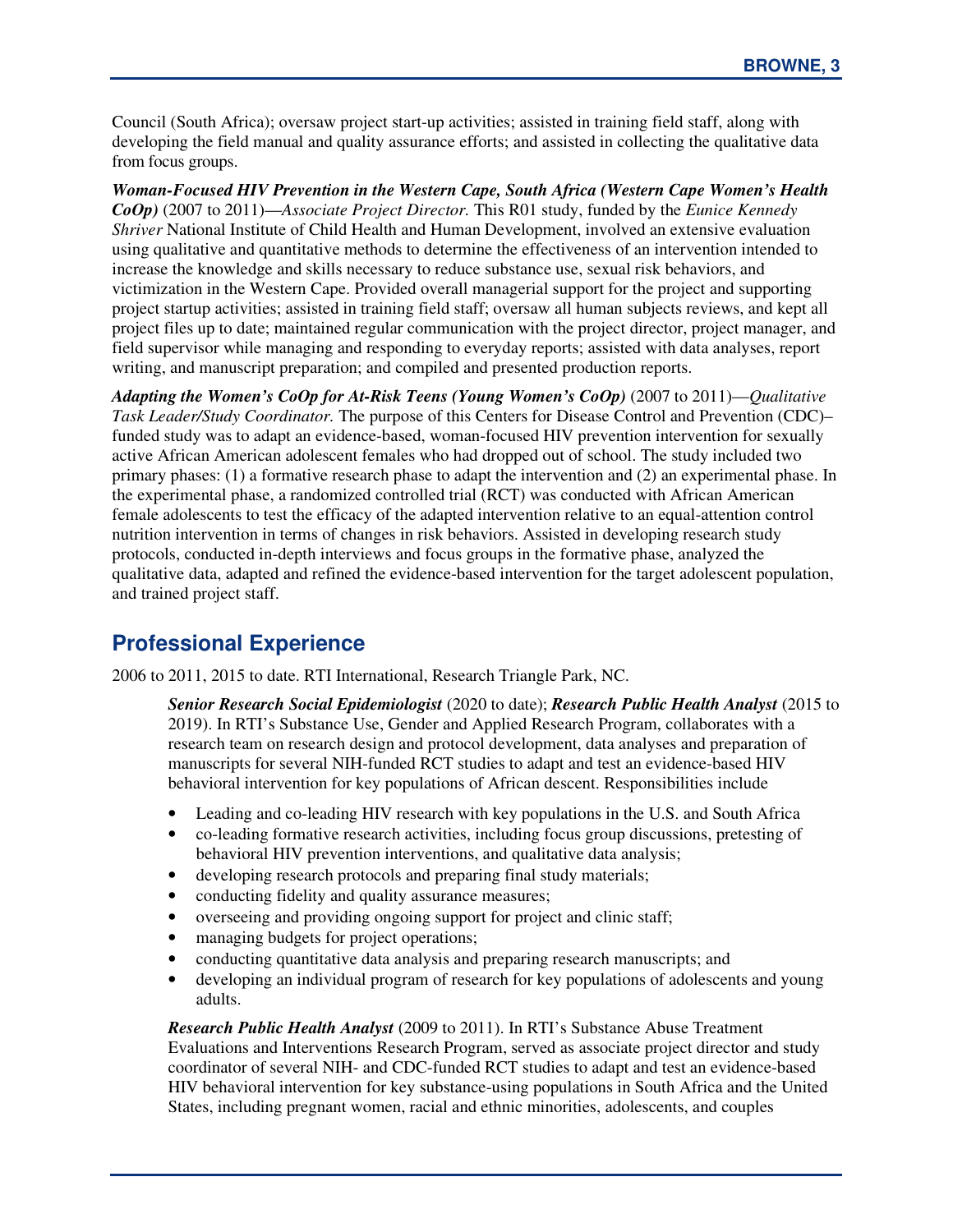(Principal Investigator [PI]: Dr. Wendee M. Wechsberg). Primary responsibilities included the following:

- Assisted the PI in adapting and refining an evidence-based intervention to new target populations in the United States and South Africa.
- Led and assisted in collecting qualitative data from in-depth interviews and focus groups.
- Assisted in developing research study protocols.
- Prepared protocols and forms for IRB approval in the United States and South Africa and submitted necessary modifications and renewals.
- Provided overall managerial support for projects and supported project startup activities.
- Assisted in training field staff, along with developing field manuals and quality assurance efforts.
- Conducted quality assurance measures to ensure protocol and intervention fidelity.
- Assisted the PI with grant proposal writing and submissions.
- Prepared budgets for subcontractors in South Africa and reviewed and approved bills.
- Maintained regular communication with senior United States– and South Africa–based staff and South Africa–based field site teams.
- Conducted literature reviews for research manuscripts and analyzed qualitative and quantitative data in preparing research manuscripts, reports, and presentations.

*Public Health Analyst* (October 2007 to April 2009).

*Research Associate* through Headway Corporate Staffing Services (May 2007 to September 2007).

*Practicum Intern* through Headway Corporate Staffing Services (May 2006 to May 2007).

2005 to 2007. University of North Carolina at Chapel Hill, Gillings School of Global Public Health, Chapel Hill, NC.

*Research Assistant/Video Coder for U-Chat Study* (2006 to 2007) (PI: Megan A. Lewis, PhD, MA). Coded videotaped conversations of couples at risk for colon cancer for a National Cancer Institute (NCI)-funded study examining how couples talk about making health behavior changes to leverage the benefits of spousal social support in behavior change interventions.

*Research Assistant for HealthELife Study* (2005 to 2006) (PI: Deborah Tate, PhD, MS). Conducted preliminary analysis on the effectiveness of palm pilots, online chat rooms, and online discussion boards on weight loss in adolescents and adults using SPSS for an NIH-funded study. Assisted in data entry and verification.

*Student Team Member for Action-Oriented Community Assessment* (2005 to 2006). Performed action-oriented community assessment as part of Chatham County's Healthy Chatham initiative to gain an understanding of cultural, social, economic, and health experiences of people living in the eastern part of Chatham County, North Carolina. Assisted in conducting 30 in-depth interviews with community members and service providers, gathering secondary data, organizing a community forum to present findings, soliciting donations for the forum, and facilitating small group discussions at the forum. Co-authored report available to the public on the UNC Health Sciences Library Web site.

2005. World Health Organization, Geneva, Switzerland.

*Summer Intern, Tobacco Free Initiative*. Served in Penn State's Minority International Research Training Program. Conducted literature review of youth- and gender-specific interventions in tobacco prevention and cessation efforts. Wrote paper on global youth tobacco use and interventions used in planning a conference on youth and tobacco control.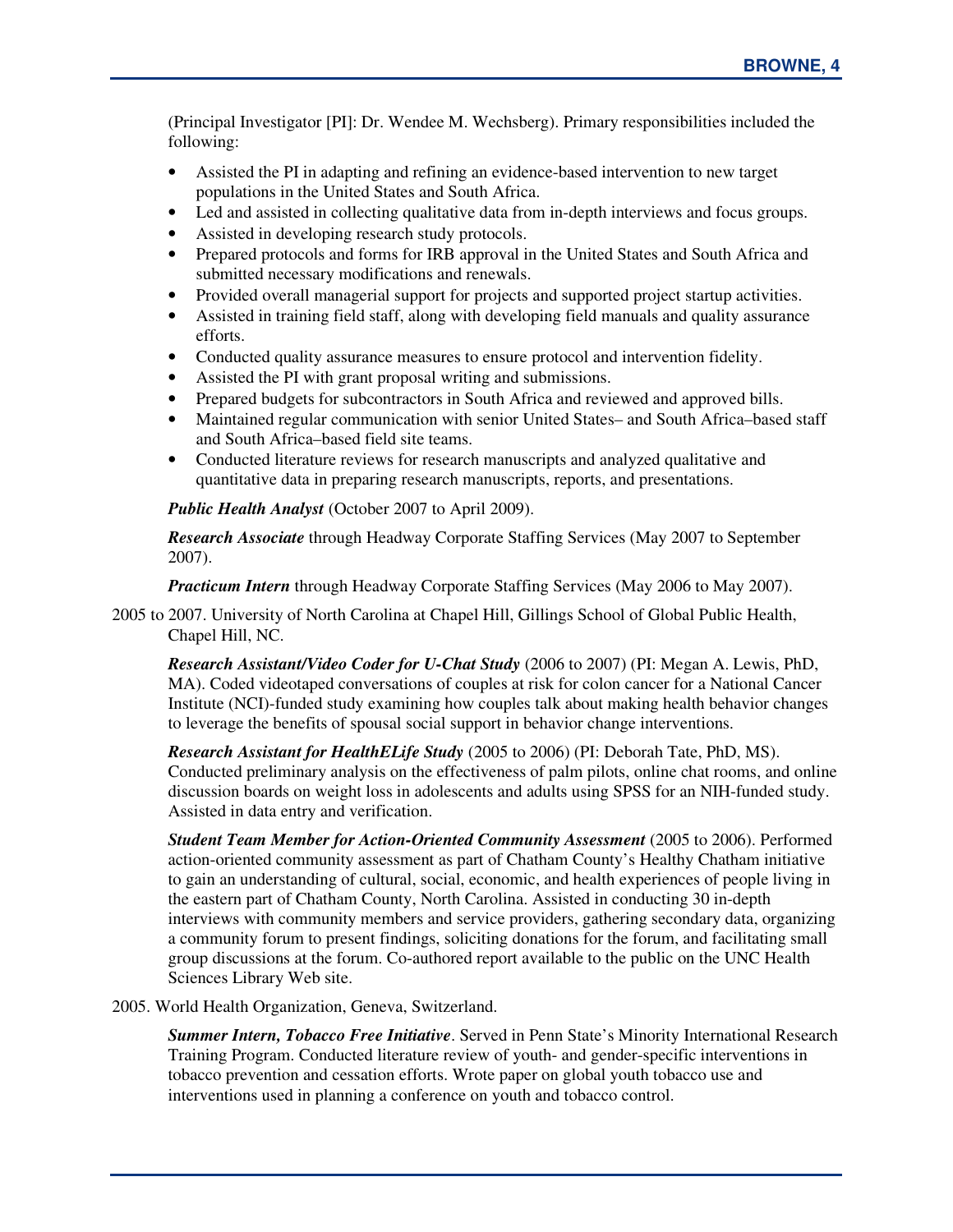2004. Harvard School of Public Health (now Harvard T.H. Chan School of Public Health), Boston, MA.

*Participant, Summer Program in Quantitative Sciences*. Analyzed secondary data to examine HIV/AIDS and other health disparities in the predominately African American communities of Roxbury, Massachusetts, and Gadsden, Florida, for the NIH-funded Center for Healthy Options and Innovative Community Empowerment. Presented findings at the end of the program. Participated in an introductory biostatistics course and a Stata course.

2003. Research Collaborations Across Continents: Drug Abuse, Health Disparities, HIV and Other Health-Related Consequences, Cape Town, South Africa.

*Session Recorder*. Served as the recorder of a session at a NIDA-sponsored conference on HIV/AIDS and community-based research and made a presentation to conference participants to provide feedback on the conference.

2002 to 2003. Davidson College, Davidson, NC.

*Research Assistant, Psychology Laboratory*. Assisted a faculty member and students with cognitive psychology experiments (Advisor: Kristi Multhaup, PhD).

2002, 2003. Johns Hopkins Bloomberg School of Public Health, Department of Mental Health, Baltimore, MD.

*Summer Intern*, NIDA Undergraduate Summer Research Program (2003). (PI: James C. Anthony, PhD, MS). Worked with faculty researchers (and postdoctoral scholars) to collect and analyze data from neighborhood surveys, club-drug assessments, and inhalant interventions for adolescents using randomized incentives. Assisted in analyzing data from the National Survey on Drug Use and Health using Stata.

*Summer Intern*, NIDA Undergraduate Summer Research Program (2002). (PI: James C. Anthony, PhD, MS). Participated in a drug epidemiology course and in preparing a research manuscript. Designed a neighborhood rating scale to research possible correlation between neighborhood maintenance and drug use and tested the rating scale in various Baltimore census tracts.

# **Current Academic Appointments**

Adjunct Assistant Professor, Health Behavior, UNC Gillings School of Global Public Health, Chapel Hill, NC, July 2019 to date

## **Honors and Awards**

40 Under 40 Award Winner, *Triangle Business Journal*, 2019 Dr. Ward Cates Emerging Leader Award, Triangle Global Health Consortium, 2019 Highly Cited Author, RTI International, 2018, 2019 Highly Published Author, RTI International, 2015, 2017, 2018, 2019 Career Author – Early Career, RTI International, 2015 National Cancer Institute's Education Program in Cancer Prevention, Predoctoral Award, Harvard T.H. Chan School of Public Health and Dana-Farber Cancer Institute, 2013 to 2015 NIH's Initiative for Maximizing Student Development Predoctoral Award, Harvard T.H. Chan School of Public Health, 2011 to 2013 Highly Published Author, RTI International, 2010 Barnhill-Hatch Award, UNC Gillings School of Global Public Health, 2005 to 2006 Psi Chi, the International Honor Society in Psychology, Davidson College, inducted 2005 Phi Beta Delta, the National Honor Society for International Education, Davidson College, inducted 2004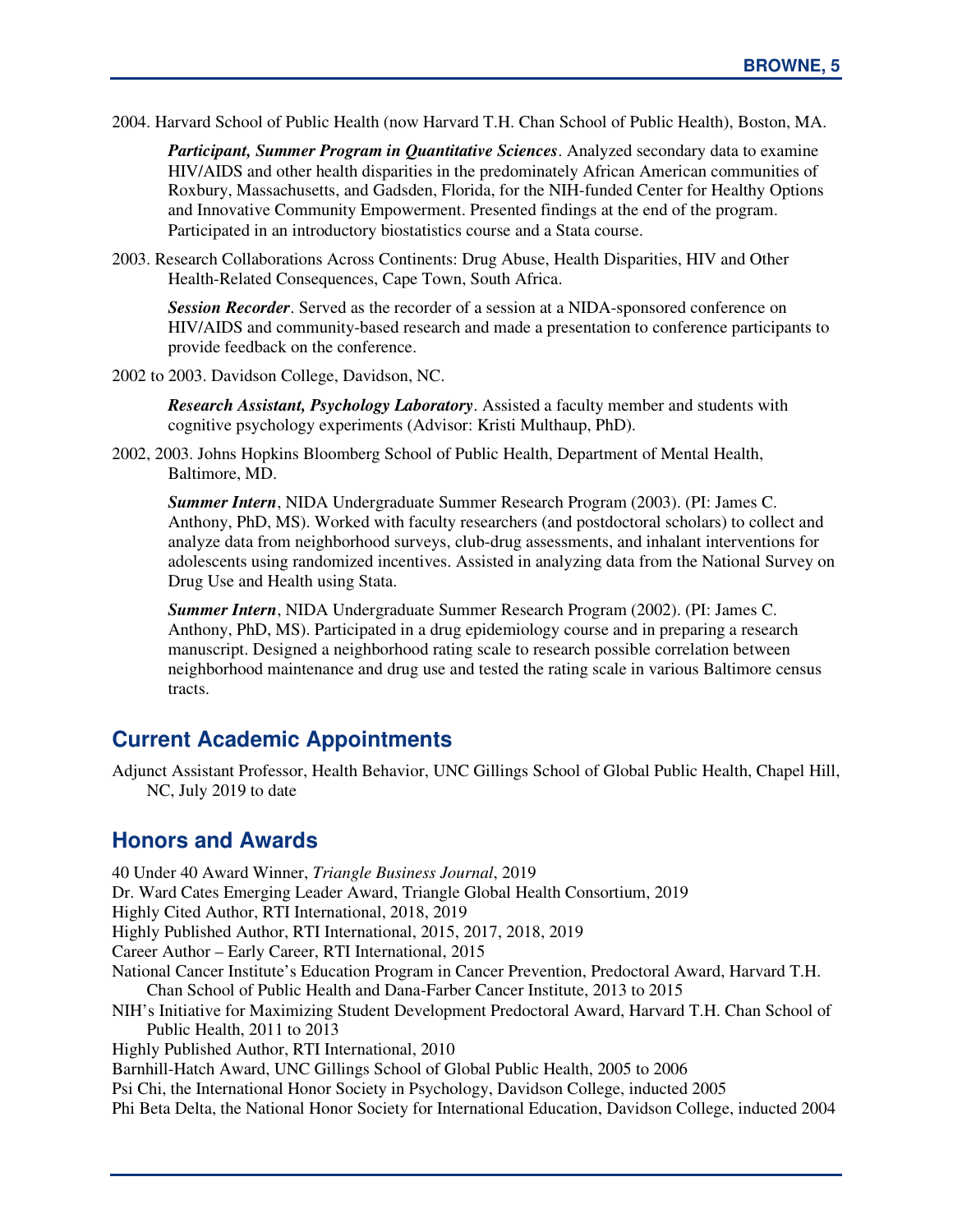Presidential Award, Davidson College, 2001 to 2005

# **Professional Associations**

American Public Health Association College on Problems of Drug Dependence Society for Epidemiologic Research

# **Professional Service**

Editorial Board

• *Gender Issues,* 2016 to date

Reviewer

- *African Health Sciences*
- *AIDS and Behavior*
- *AIDS Care*
- *Journal of Prevention and Intervention in the Community*
- *Journal of Urban Health*
- *PLOS One*
- *Psychology, Health and Medicine*
- *The Journal of Black Psychology*
- *Vulnerable Children & Youth Studies*

Expert Roundtable Co-Host

- Criminal Justice Involvement Among Adolescents and Women Who Use Drugs (co-hosted with Dr. Jennifer Lorvick), 11th International Women's and Children's Health and Gender Group Meeting, San Antonio, TX, June 2019
- Women and Substance Use, HIV, IPV, and Sex Trafficking (co-hosted with Dr. Adrian Abagiu and Natasha Ludwig-Barron), 10th International Women's and Children's Health and Gender Group Meeting, Montreal, Canada, June 2017
- HIV Prevention and Treatment for Women and Adolescents who use Drugs (co-hosted with Dr. Wendee Wechsberg), 9th International Women's and Children's Health and Gender Group Meeting, Palm Springs, CA, June 2016
- HIV Risks & International Interventions for Women (co-hosted with Drs. Nabila El-Bassel and Bronwyn Myers), 7th International Women's and Children's Health and Gender Group Meeting, San Juan, PR, June 2014
- Health Disparities, Risk Behavior and HIV in Women (co-hosted with Drs. Adrian Abagiu and Bijan Nasiri), 4th International Women's and Children's Health and Gender Group Meeting, Hollywood, FL, June 2011
- HIV Interventions (co-hosted with Drs. Maayan Schori and Adrian Abagiu), 3rd International Women's and Children's Health and Gender Group Meeting, Scottsdale, AZ, June 2010

Mentor, WomenNC's Commission on the Status of Women (CSW) Leadership Training Program—a program to mentor university students conducting research projects related to issues of gender inequity in North Carolina, 2018 to 2019; 2019 to date

UNC Center for AIDS Research, Community Advisory Board Member, 2015 to date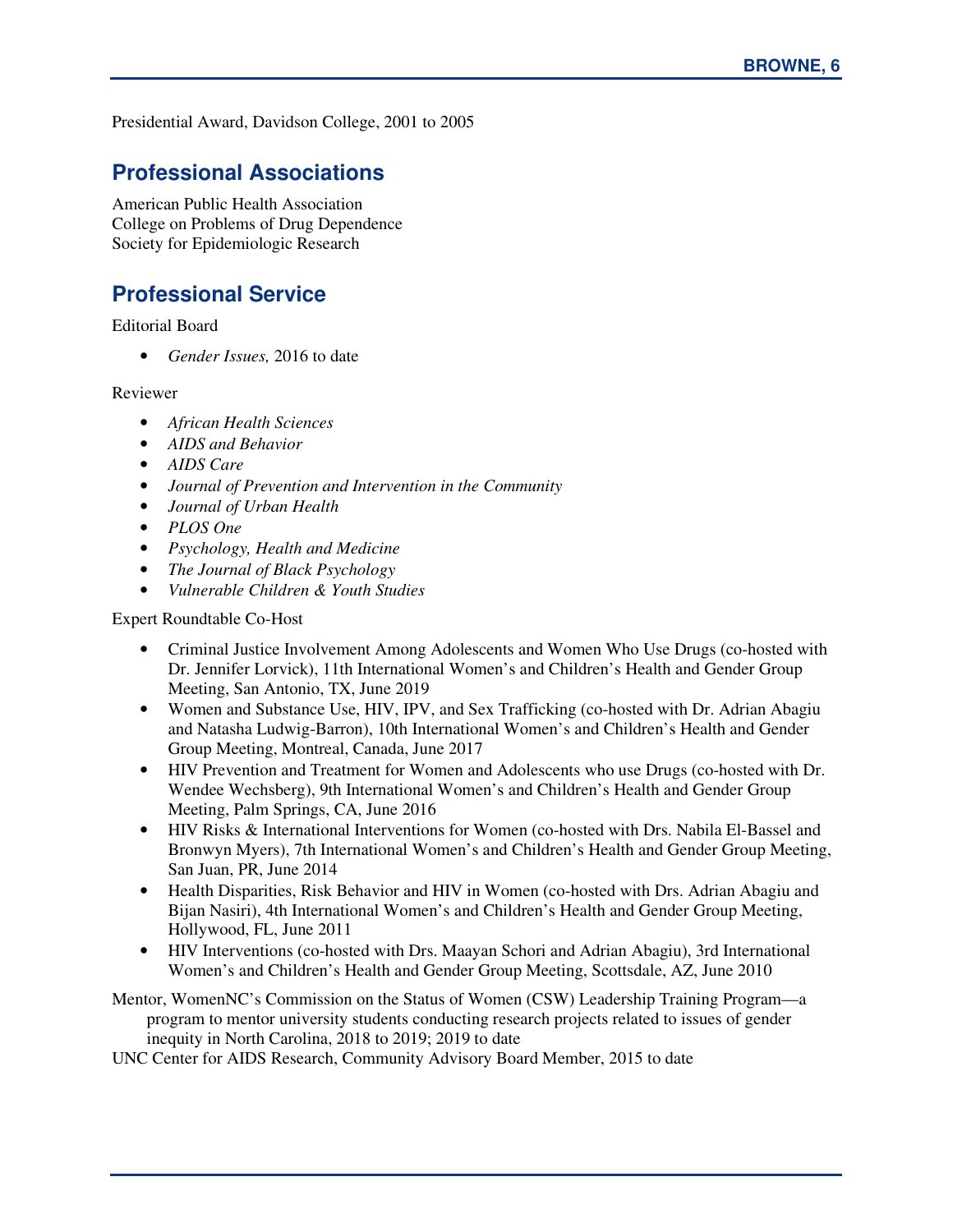Co-Presenter of Session (with Dr. Dorothy C. Browne). Opting Out of Hooking Up [an interactive educational session for adolescent girls]. Women's Health Awareness Day: Transforming Communities by Enhancing Women's Health, April 2017

Panelist, Summer Program in Quantitative Sciences Alumni Panel, Boston, MA, July 2014

Steering Committee, Gender Working Group, Triangle Global Health Consortium, 2010 to 2011

Member, NIDA's International Women's and Children's Health and Gender Group, and Conference Planning Committee, 2009 to 2011, 2015 to date; Roundtable Subcommittee Leader, 2009 to 2011

# **Seminars and Courses Taught**

#### **Teaching Assistantships**

- SBS 506: An Introduction to Theories of Disease Distribution & Health Inequities: History, Politics, & Public Health, Faculty: Nancy Krieger, PhD, MS, Harvard T.H. Chan School of Public Health, fall 2013, fall 2014
- SBS 250: Research on Social and Behavioral Health, Faculty: Jennifer Haas, MD, MSPH (Course Director); Cheryl Clark, MD, ScD (Associate Course Director), Department: Social and Behavioral Sciences, Harvard T.H. Chan School of Public Health, summer 2013, summer 2014
- PH201x: Health and Society (Harvard X/edX course), Faculty: Ichiro Kawachi, MD, PhD, and Monica Wang, SD, MS, Harvard University, November 2013 to February 2014
- SBS 221: Psychosocial Theories for Health and Health Behavior, Faculty: Cassandra Okechukwu, ScD, MSN, and Shoba Ramanadhan, ScD, MPH, Department: Social and Behavioral Sciences, Harvard T.H. Chan School of Public Health, spring 2013, Faculty: Cassandra Okechukwu, ScD, spring 2015 (substitute TA)
- SBS 201: Society and Health, Faculty: Ichiro Kawachi, MD, PhD, Department: Social and Behavioral Sciences, Harvard T.H. Chan School of Public Health, fall 2012

## **Special Courses**

Human Subjects Training (CITI) Qualitative Research Methods, Application and Analysis; Michigan Public Health Training Center

# **Computer Skills**

Quantitative analysis software: SAS, Stata, SPSS, MLwiN Qualitative analysis software: Atlas.ti Epi Info

## **Country Experience**

South Africa

Semester abroad in Kenya, School for International Training, Program: Kenya – Development, Health and Society, Brattleboro, VT, spring 2004

#### **Books, Book Chapters, and Monographs**

Ravishankar, S., Browne, F., & Wechsberg, W. (2016). Women and HIV prevention. In *Encyclopedia of AIDS*. New York: Springer.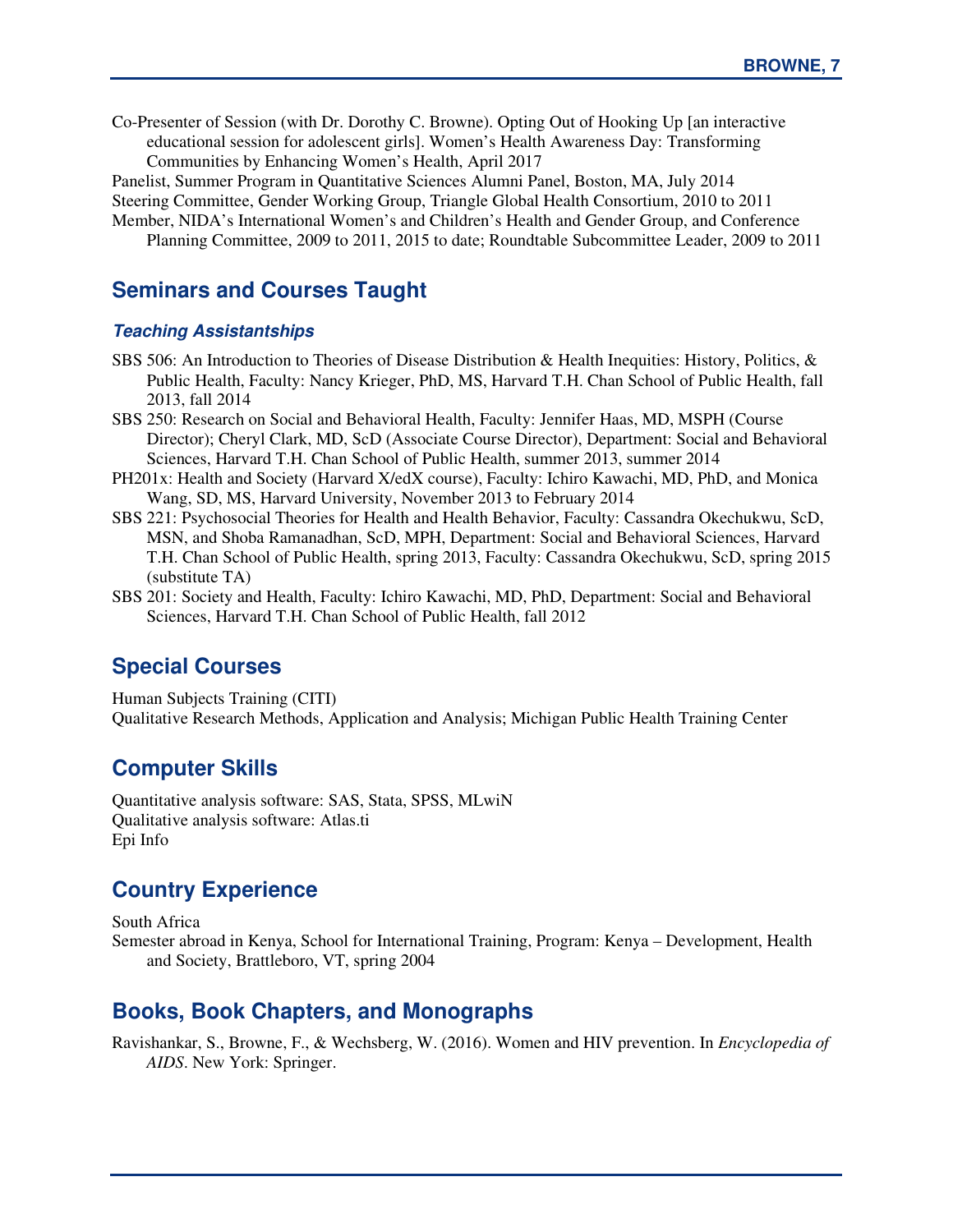## **Peer-Reviewed Journal Articles**

- Watkins R. L., Browne F. A., Kizakevich P. N., Howard B. N., Turner L. B., Eckhoff R., & Wechsberg W. M. (in press). The mHealth Development of an Evidence-Based HIV Risk-Reduction Intervention for Young African American Women in the US South. JMIR Formative Research. 27/01/2022:34041
- Bonner, C. P., Carney, T., Browne, F. A., Ndirangu, J. W., Howard, B. N., & Wechsberg, W. M. (in press). Substance use and depression and anxiety symptoms among out-of-school adolescent girls and young women in Cape Town, South Africa. *South African Medical Journal*.
- Bonner, C., Bonner, C., Browne, F., Carney, T., Ndirangu, J., Shangase, N., & Wechsberg, W. (2021). Exploring the association between Mandrax use and HIV risk behaviors among adolescent girls and young women in Cape Town, South Africa. *Annals of Behavioral Medicine*, *55*, S568.
- Gichane, M. W., Wechsberg, W. M., Ndirangu, J., Howard, B., Bonner, C. P., Browne, F. A., & Zule, W. A. (2021). Sustainability of a gender-focused HIV and alcohol risk-reduction intervention in usual care settings in South Africa: A mixed methods analysis. *AIDS Care*, 1–7. https://doi.org/10.1080/09540121.2021.1966694
- Myers, B., Browne, F. A., Carney, T., Kline, T., Bonner, C. P., & Wechsberg, W. M. (2021). The association of recurrent and multiple types of abuse with adverse mental health, substance use, and sexual health outcomes among out-of-school adolescent girls and young women in Cape Town, South Africa. *International Journal of Environmental Research and Public Health*, *18*(21). https://doi.org/10.3390/ijerph182111403
- Washio, Y., Browne, F. A., Ndirangu, J. W., Kline, T. L., & Wechsberg, W. M. (2021). Antiretroviral therapy (ART) adherence and prenatal alcohol use among women who are pregnant with HIV in South Africa. *International Journal of Environmental Research and Public Health*, *18*(14), 7446. https://doi.org/10.3390/ijerph18147446
- Wechsberg, W. M., Browne, F. A., Bonner, C. P., Washio, Y., Howard, B. N., & van der Drift, I. (2021). Current interventions for people living with HIV who use alcohol: Why gender matters. *Current HIV/AIDS Reports*. https://doi.org/10.1007/s11904-021-00558-x
- Wechsberg, W. M., Browne, F. A., Ndirangu, J., Bonner, C. P., Kline, T. L., Gichane, M., & Zule, W. A. (2021). Outcomes of implementing in the real world the Women's Health CoOp Intervention in Cape Town, South Africa. *AIDS and Behavior*. https://doi.org/10.1007/s10461-021-03251-7
- Doherty, I. A., Browne, F. A., & Wechsberg, W. M. (2020). Think inside the box: The heterogeneity of "in risk" among "at risk" female African American adolescents in North Carolina. *Journal of Racial and Ethnic Health Disparities*, *7*(6), 1150–1159. https://doi.org/10.1007/s40615-020-00739-1
- Gichane, M. W., Wechsberg, W. M., Ndirangu, J., Browne, F. A., Bonner, C. P., Grimwood, A., … Zule, W. A. (2020). Implementation science outcomes of a gender-focused HIV and alcohol risk-reduction intervention in usual-care settings in South Africa. *Drug and Alcohol Dependence*, *215*, 108206. https://doi.org/10.1016/j.drugalcdep.2020.108206
- Myers, B., Carney, T., Johnson, K., Browne, F. A., & Wechsberg, W. M. (2020). Service providers' perceptions of barriers to the implementation of trauma-focused substance use services for women in Cape Town, South Africa. *International Journal of Drug Policy, 75*, [102628]. https://doi.org/10.1016/j.drugpo.2019.102628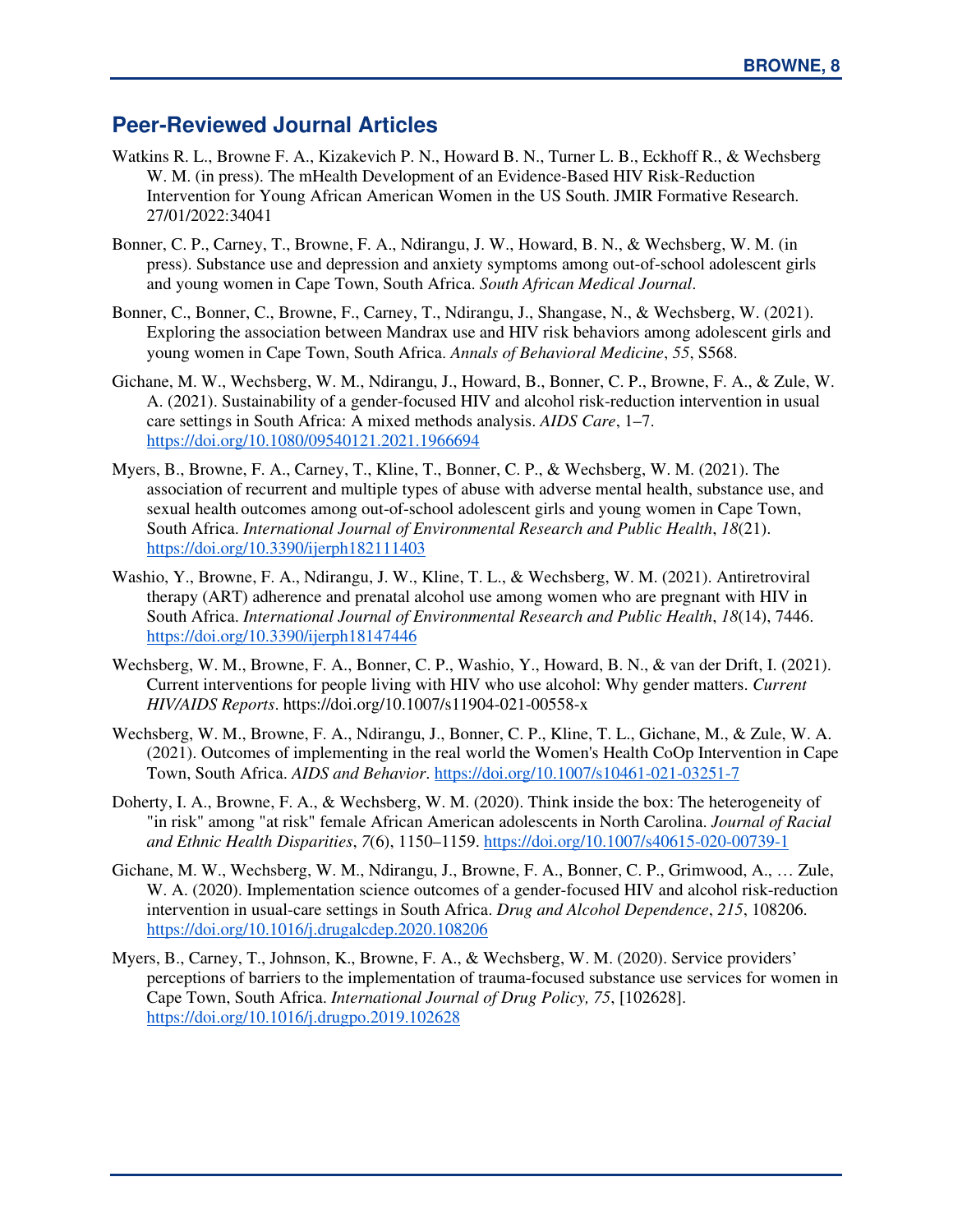- Wechsberg, W. M., Browne, F. A., Ndirangu, J., Bonner, C. P., Minnis, A. M., Nyblade, L., Speizer, I. S., Howard, B. N., Myers, B., & Ahmed, K. (2020). The PrEPARE Pretoria Project: Protocol for a cluster-randomized factorial-design trial to prevent HIV with PrEP among adolescent girls and young women in Tshwane, South Africa. *BMC Public Health*, *20*(1), 1403. https://doi.org/10.1186/s12889-020-09458-y
- Williams, P. P., Washio, Y., Myers, B., Jaspan, H., Browne, F. A., Wechsberg, W. M., & Parry, C. (2020). Cannabis use and breastfeeding: Do we know enough? *South African Journal of Psychology*, *50*(1), 7–10. https://doi.org/10.1177/0081246319893934
- Bonner, C. P., Browne, F. A., Ndirangu, J. W., Howard, B., Zule, W. A., Speizer, I. S., ... Wechsberg, W. M. (2019). Exploring the associations between physical and sexual gender-based violence and HIV among women who use substances in South Africa: The role of agency and alcohol. *AIDS Care, 31*(11), 1369–1375. https://doi.org/10.1080/09540121.2019.1595512
- Carney, T., Browne, F. A., Myers, B., Kline, T. L., Howard, B., & Wechsberg, W. M. (2019). Adolescent female school dropouts who use drugs and engage in risky sex: Effects of a brief pilot intervention in Cape Town, South Africa. *AIDS Care, 31*(1), 77–84. https://doi.org/10.1080/09540121.2018.1500008
- Kline, T., Owens, C., Bonner, C. P., Carney, T., Browne, F. A., & Wechsberg, W. M. (2019). Accuracy and utility of the AUDIT-C with adolescent girls and young women (AGYW) who engage in HIV risk behaviors in South Africa. *Journal of Applied Measurement*, *20*(1), 112–122.
- Myers, B., Carney, T., Browne, F. A., & Wechsberg, W. M. (2019). A trauma-informed substance use and sexual risk reduction intervention for young South African women: A mixed-methods feasibility study. *BMJ Open*, *9*(2), e024776. https://doi.org/10.1136/bmjopen-2018-024776
- Wechsberg, W. M., Bonner, C. P., Zule, W. A., van der Horst, C., Ndirangu, J. W., Browne, F. A., ... Rodman, N. F. (2019). Addressing the nexus of risk: Biobehavioral outcomes from a cluster randomized trial of the Women's Health CoOp *Plus* in Pretoria, South Africa. *Drug and Alcohol Dependence*, *195*, 16–26. https://doi.org/10.1016/j.drugalcdep.2018.10.036
- Browne, F. A., Wechsberg, W. M., Kizakevich, P. N., Zule, W. A., Bonner, C. P., Madison, A. N., ... Turner, L. B. (2018). mHealth versus face-to-face: Study protocol for a randomized trial to test a gender-focused intervention for young African American women at risk for HIV in North Carolina. *BMC Public Health, 18*(1), 982. https://doi.org/10.1186/s12889-018-5796-8
- Myers, B., Carney, T., Browne, F. A., & Wechsberg, W. M. (2018). Development of a trauma-informed substance use and sexual risk reduction intervention for young South African women. *Patient Preference and Adherence, 12*, 1997–2006. https://doi.org/10.2147/PPA.S175852
- Speizer, I. S., Zule, W. A., Carney, T., Browne, F. A., Ndirangu, J., & Wechsberg, W. M. (2018). Changing sex risk behaviors, gender norms, and relationship dynamics among couples in Cape Town, South Africa: Efficacy of an intervention on the dyad. *Social Science and Medicine*, *209*, 95– 103. https://doi.org/10.1016/j.socscimed.2018.05.024
- Wechsberg, W. M., Browne, F. A., Carney, T., Myers, B., Minnis, A., MacDonald, R., ... Rodman, N. (2018). The young women's health CoOp in Cape Town, South Africa: Study protocol for a clusterrandomised trial for adolescent women at risk for HIV. *BMC Public Health, 1*8(1), 859. https://doi.org/10.1186/s12889-018-5665-5
- Wechsberg, W., Zule, W., vanderHorst, C., Bonner, C. P., Ndirangu, J., Browne, F., ... Rodman, N. (2018). Combination prevention for women who use alcohol in South Africa: Outcomes from the Women's Health CoOp Plus Study in Pretoria, South Africa. *Journal of the International AIDS Society, 21*, 129.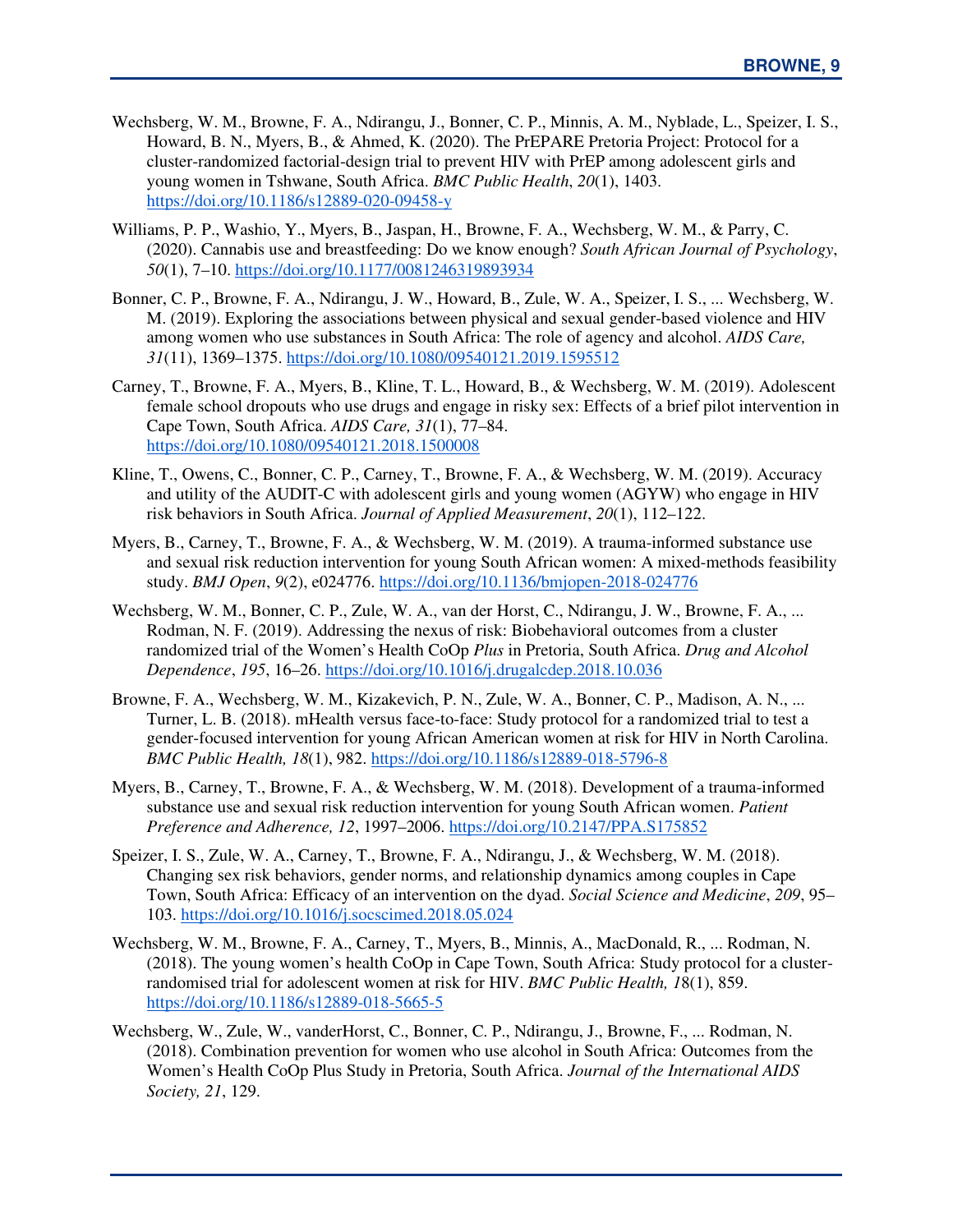- Zule, W. A., Speizer, I. S., Browne, F. A., Howard, B. N., & Wechsberg, W. M. (2018). Condom use, multiple rounds of sex, and alcohol use among South African women who use alcohol and other drugs: An event-level analysis. *Sexually Transmitted Diseases, 45*(12), 786–790. https://doi.org/10.1097/OLO.00000000000000881
- Wechsberg, W. M., van der Horst, C., Ndirangu, J., Doherty, I. A., Kline, I. A., Browne, F. A., … Zule, W. (2017). Seek, test, treat: Substance-using women in the HIV treatment cascade in South *Addiction Science & Clinics and Practice*, 77. https://doi.org/10.1186/s13722-017-0077-x
- Howard, B. N., Van Dorn, R., Myers, B. J., Zule, W. A., Browne, F. A., Carney, T., & Wechsberg, W. M. (2017). Barriers and facilitators to implementing an evidence-based woman-focused intervention in South African health services. *BMC Health Services Research, 17*(1), 746. https://doi.org/10.1186/s12913-017-2669-2
- Wechsberg, W. M., Browne, F. A., Zule, W. A., Novak, S. P., Doherty, I. A., Kline, T. L., ... Herbst, J. H. (2017). Efficacy of the Young Women's CoOp: An HIV risk-reduction intervention for substanceusing African-American female adolescents in the South. *Journal of Child & Adolescent Substance Abuse, 26*(3), 205–218. https://doi.org/10.1080/1067828X.2016.1260511
- Wechsberg, W. M., Ndirangu, J. W., Speizer, I. S., Zule, W. A., Gumula, W., Peasant, C., ... Dunlap, L. (2017). An implementation science protocol of the Women's Health CoOp in healthcare settings in Cape Town, South Africa: A stepped-wedge design. *BMC Women's Health, 17*(1). https://doi.org/10.1186/s12905-017-0433-8
- Wechsberg, W. M., Peasant, C., Kline, T., Zule, W. A., Ndirangu, J., Browne, F. A., ... van der Horst, C. (2017). HIV prevention among women who use substances and report sex work: Risk groups identified among South African women. *AIDS and Behavior, 21*(2), S155–S166. https://doi.org/10.1007/s10461-017-1889-0
- Wechsberg, W. M., van der Horst, C., Ndirangu, J., Doherty, I. A., Kline, T., Browne, F. A., ... Zule, W. A. (2017). Seek, test, treat: substance-using women in the HIV treatment cascade in South Africa. *Addiction Science & Clinical Practice, 12*(1), 12. https://doi.org/10.1186/s13722-017-0077-x
- Reed, E., Myers, B., Novak, S. P., Browne, F. A., & Wechsberg, W. M. (2015). Experiences of violence and association with decreased drug abstinence among women in Cape Town, South Africa. *AIDS and Behavior, 19*(1), 192–198. https://doi.org/10.1007/s10461-014-0820-1
- Wechsberg, W. M., Doherty, I. A., Browne, F. A., Kline, T. L., Carry, M. G., Raiford, J. L., & Herbst, J. H. (2015). Gang membership and marijuana use among African American female adolescents in North Carolina. *Substance Abuse and Rehabilitation*, *6*, 141–150. https://doi.org/10.2147/SAR.S93304
- Wechsberg, W. M., El-Bassel, N., Carney, T., Browne, F. A., Myers, B., & Zule, W. A. (2015). Adapting an evidence-based HIV behavioral intervention for South African couples. *Substance Abuse Treatment, Prevention, and Policy, 10*(1), 6.
- Browne, F. A., Wechsberg, W. M., White, V. M., Middlesteadt Ellerson, R., Raiford, J. L., Carry, M. G., & Herbst, J. H. (2014). The influence of social determinants on sexual risk among out-of-school African American female adolescents. *Vulnerable Children and Youth Studies, 9*(2), 139–150.
- Raiford, J. L., Herbst, J. H., Carry, M., Browne, F. A., Doherty, I., & Wechsberg, W. M. (2014). Low prospects and high risk: Structural determinants of health associated with sexual risk among young African American women residing in resource-poor communities in the South. *American Journal of Community Psychology, 54*(3–4), 243–250. https://doi.org/10.1007/s10464-014-9668-9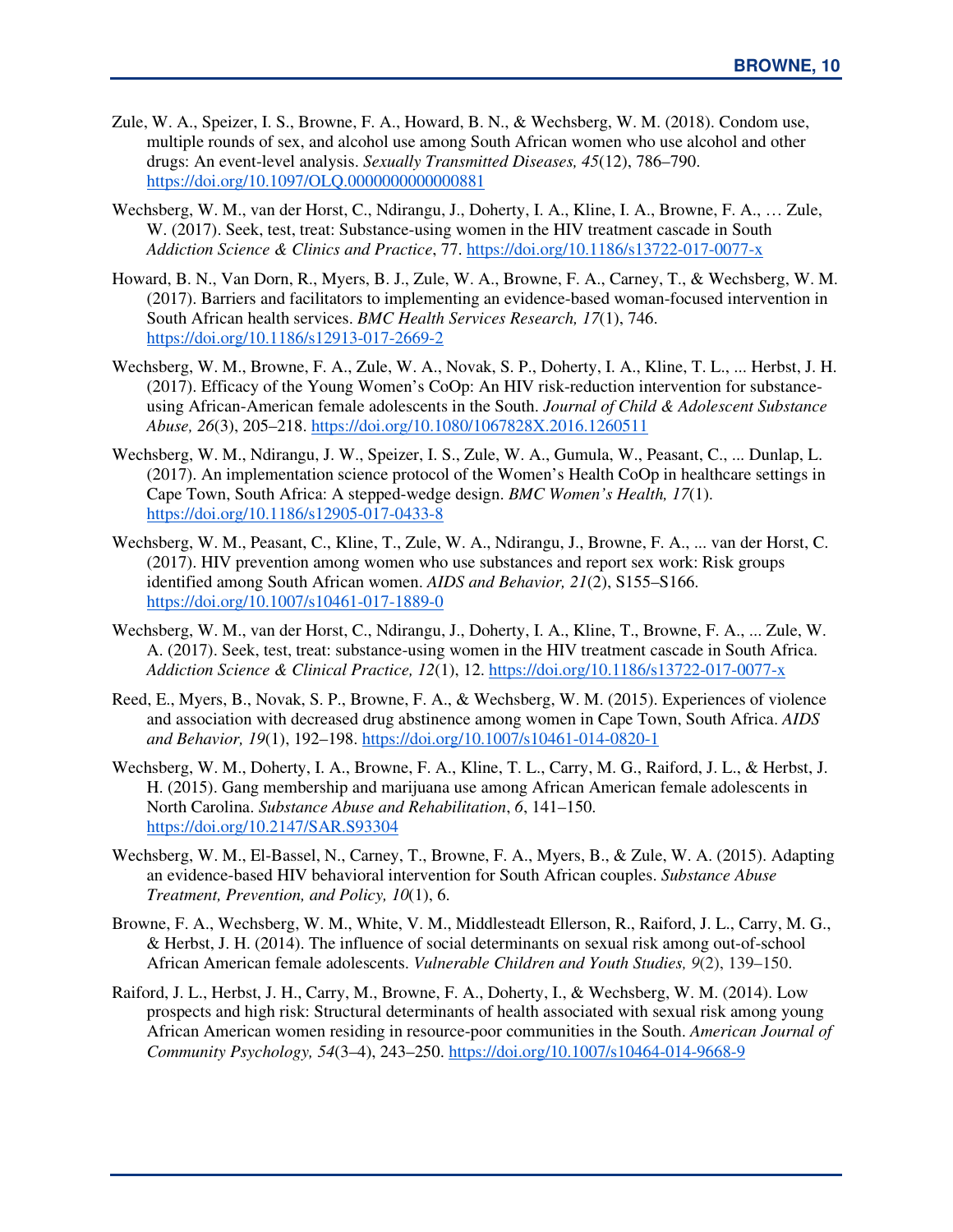- Myers, B., Kline, T. L., Browne, F. A., Carney, T., Parry, C., Johnson, K., & Wechsberg, W. M. (2013). Ethnic differences in alcohol and drug use and related sexual risks for HIV among vulnerable women in Cape Town, South Africa: Implications for interventions. *BMC Public Health, 13*(1), 174. PMCID: PMC3598514
- Wechsberg, W. M., Jewkes, R., Novak, S. P., Kline, T., Myers, B., Browne, F. A., et al. (2013). A brief intervention for drug use, sexual risk behaviours and violence prevention with vulnerable women in South Africa: A randomised trial of the Women's Health CoOp. *BMJ Open*, *3*(5). PMCID: PMC3657672
- Wechsberg, W. M., Myers, B., Reed, E., Carney, T., Emanuel, A., & Browne, F. A. (2013). Substance use, gender inequity, violence and sexual risk among couples in Cape Town. *Culture, Health and Sexuality, 15*(10), 1221–1236. PMCID: PMC3818292
- Browne, F. A., Wechsberg, W. M., Bowling, J. M., & Luseno, W. K. (2012). Correlates of male condom use skills among high-risk women in South Africa. *Journal of Sex Research, 49*(2–3), 255–263. https://doi.org/10.1080/00224499.2011.578219
- Hernandez, AM., Zule, W., Karg, R., Browne, F., & Wechsberg, W. (2012). Factors that influence HIV risk among Hispanic female immigrants and their implications for HIV prevention interventions. *International Journal of Family Medicine, 2012*, 876381. https://doi.org/10.1155/2012/876381
- Johnson, J. E., Carney, T., Kline, T., Browne F. A., & Wechsberg, W. M. (2012). Incarceration history relative to health, substance use, and violence in a sample of vulnerable South African women: Implications for health services in criminal justice settings. *Substance Abuse and Rehabilitation, 3*(S1), 59–69. https://doi.org/10.2147/SAR.S21351
- Wechsberg, W., Krupitsky, E., Romanova, T., Zvartau, E., Kline, T., Browne, F., Ellerson, R., Bobashev, G., Zule, W., & Jones, H. (2012). Double jeopardy--drug and sex risks among Russian women who inject drugs: Initial feasibility and efficacy results of a small randomized controlled trial. *Substance Abuse Treatment, Prevention, and Policy, 7*(1), [1]. https://doi.org/10.1186/1747-597X-7-1
- Wechsberg, W. M., Myers, B., Kline, T. L., Carney, T., Browne, F. A., & Novak, S. P. (2012). The relationship of alcohol and other drug use typologies to sex risk behaviors among vulnerable women in Cape Town, South Africa. *Journal of AIDS & Clinical Research, S1*, 015. PMCID: PMC3568528
- Jones, H. E., Berkman, N. D., Kline, T. L., Middlesteadt Ellerson, R., Browne, F. A., Poulton, W., & Wechsberg, W. M. (2011). Initial feasibility of a woman-focused intervention for pregnant African-American women. *International Journal of Pediatrics.* https://doi.org/10.1155/2011/389285
- Jones, H. E., Browne, F., Myers, B., Carney, T., Middlesteadt Ellerson, R., Kline, T., et al. (2011). Pregnant and non-pregnant women in Cape Town, South Africa: Drug use, sexual behavior, and the need for comprehensive services. *International Journal of Pediatrics.*  https://doi.org/10.1155/2011/353410
- Sawyer-Kurian, K. M., Browne, F. A., Carney, T., Petersen, P., & Wechsberg, W. M. (2011). Exploring the intersecting health risks of substance abuse, sexual risk, and violence for female South African teen dropouts. *Journal of Psychology in Africa, 21*(1), 15–25.
- Wechsberg, W. M., Browne, F. A., Poulton, W., Middlesteadt Ellerson, R., Simons-Rudolph, A., & Haller, D. (2011). Adapting an evidence-based HIV prevention intervention for pregnant African-American women in substance abuse treatment*. Substance Abuse and Rehabilitation, 2*, 35–42. https://doi.org/10.2147/SAR.S16370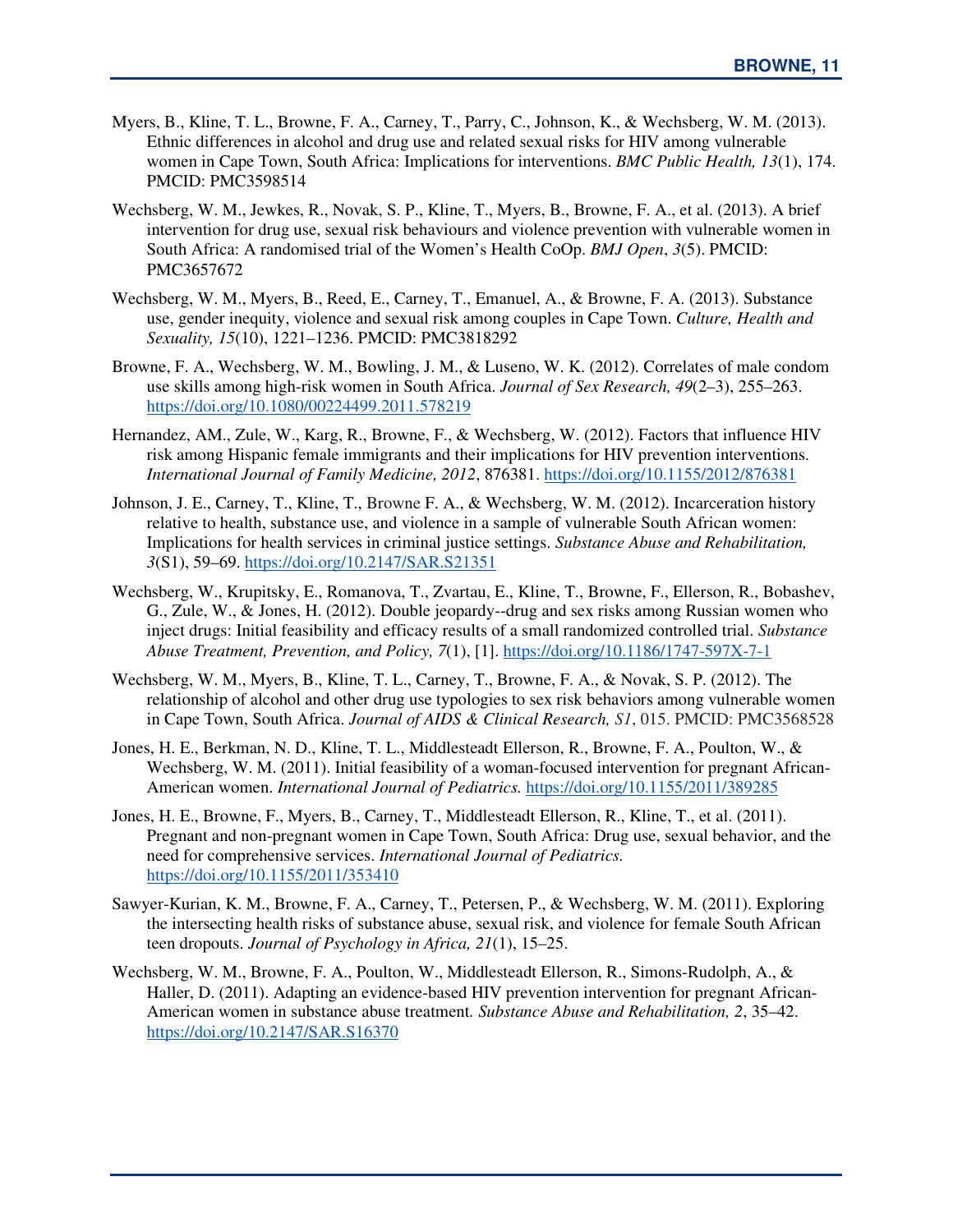- Wechsberg, W. M., Zule, W. A., Luseno, W. K., Kline, T. L., Browne, F. A., Novak, S. P., & Middlesteadt Ellerson, R. (2011). Effectiveness of an adapted evidence-based woman-focused intervention for sex workers and nonsex workers: The Women's Health CoOp in South Africa. *Journal of Drug Issues, 41*(2), 233–252*.* https://doi.org/10.1177/002204261104100205
- Browne, F. A., & Wechsberg, W. M. (2010). The intersecting risks of substance use and HIV risk among substance-using South African men and women. *Current Opinion in Psychiatry, 23*(3), 205–209. https://doi.org/10.1097/YCO.0b013e32833864eb
- Wechsberg, W. M., Browne, F. A., Middlesteadt Ellerson, R., & Zule, W. A. (2010). Adapting the evidence-based Women's CoOp HIV prevention intervention in North Carolina and international settings. *North Carolina Medical Journal, 71*(5), 477–481.
- Wechsberg, W. M., Jones, H. E., Zule, W. A., Myers, B. J., Browne, F. A., Kaufman, M. R., et al. (2010). Methamphetamine ("tik") use and its association with condom use among out-of-school females in Cape Town, South Africa. *American Journal of Drug and Alcohol Abuse, 36*(4), 208–213. https://doi.org/10.3109/00952990.2010.493592
- Wechsberg, W. M., Luseno, W. K., Kline, T. L., Browne, F. A., & Zule, W. A. (2010). Preliminary findings of an adapted evidence-based woman-focused HIV intervention on condom use and negotiation among at-risk women in Pretoria, South Africa. *Journal of Prevention and Intervention in the Community, 38*(2), 132–146. https://doi.org/10.1080/10852351003640799
- Wechsberg, W. M., Novak, S., Zule, W. A., Browne, F. A., Kral, A., Middlesteadt Ellerson, R., & Kline, T. L. (2010). Sustainability of intervention effects of an evidence-based HIV prevention intervention for African American women who smoke crack cocaine. *Drug and Alcohol Dependence, 109*(1–3), 205–212. https://doi.org/10.1016/j.drugalcdep.2010.01.014
- Wechsberg, W. M., Wu, L., Zule, W. A., Parry, C. D., Browne, F. A., Luseno, W. K., et al. (2009). Substance abuse treatment needs and access among female sex workers and nonsex workers recruited in Pretoria, South Africa. *Substance Abuse Treatment, Prevention, and Policy, 4*, 11. https://doi.org/10.1186/1747-597X-4-11
- Wechsberg, W. M., Luseno, W., Riehman, K., Karg, R., Browne, F. A., & Parry, C. (2008). Substance use and sexual risk within the context of gender inequality in South Africa. *Substance Use & Misuse, 43,* 1186–1201.

## **Other Publications**

- Thomas, V., Harris, J., Moran, K., Browne, F., Boggs, S., Koyanagi, M., & Winston, C. (2017). *Enhancing RTI's approach to deliver high-quality digital strategy and services: Formative research*. RTI Publication.
- Wechsberg, W. M., Belus, J. M., Browne, F. A., & Ndirangu, J. (2016, April). The Women's Health Co-Op: Addressing the intersection of drugs, sex and gender-based violence for vulnerable women in South Africa—More than a decade of reducing the nexus of risk behaviors in a proven evidencebased gender intervention. *Psychology and AIDS Exchange Newsletter*. Retrieved from http://www.apa.org/pi/aids/resources/exchange/2016/04/gender-based-violence.aspx
- Browne, F. A. (2015). *HIV risk behavior among adolescents and young adults in Cape Town, South Africa: The role of economic support and employment*. Unpublished doctoral dissertation, Harvard University.
- Browne, F. A. (2007). *Predictors of condom use skills among high-risk women in Pretoria, South Africa*. Unpublished master's paper, University of North Carolina at Chapel Hill.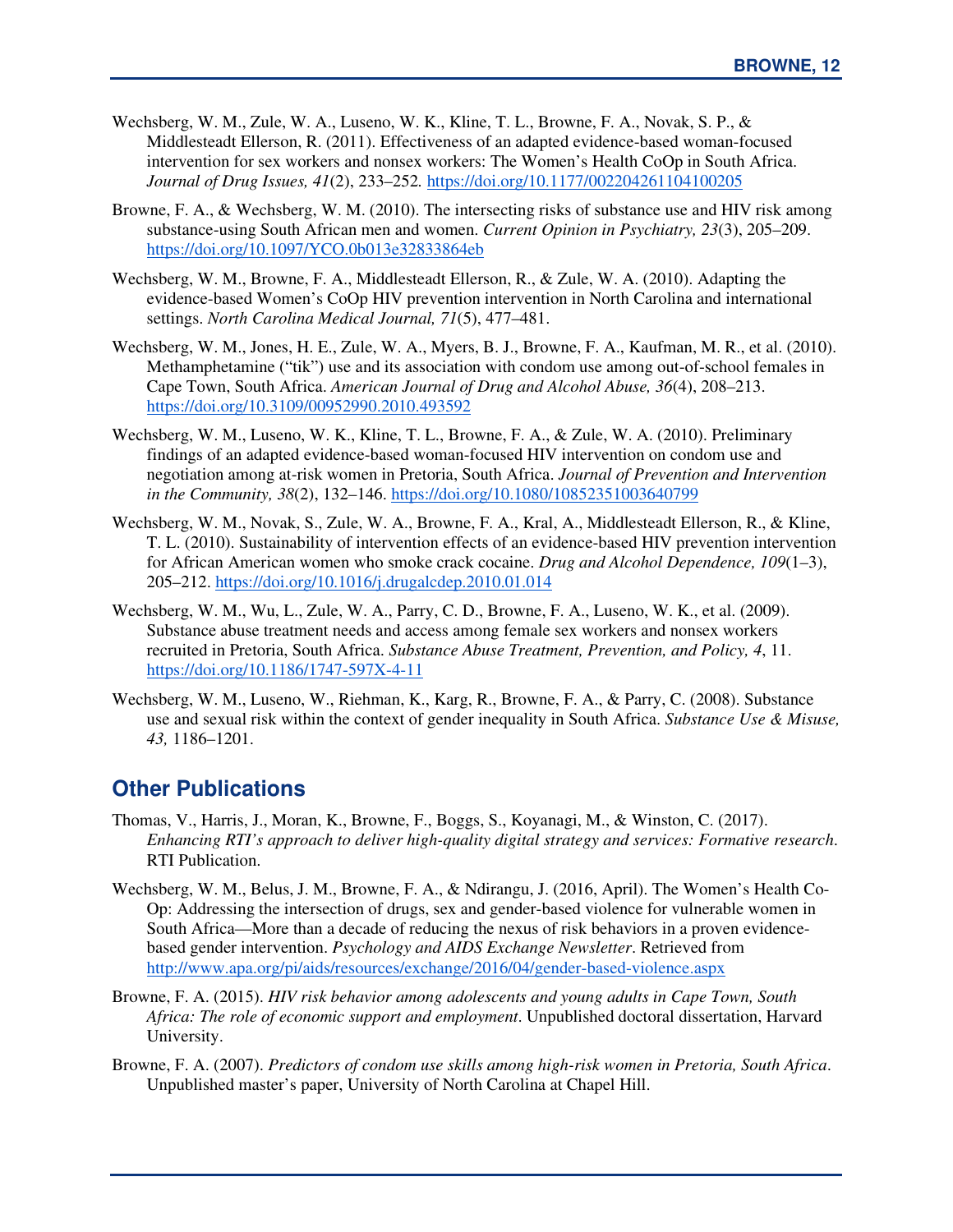Browne, F. A. (2004). *The efficacy of HIV voluntary counseling and testing (VCT) in Kenya's Machakos District*. Unpublished independent study paper, Davidson College.

#### **Academic Lectures and Invited Talks**

- Browne, F. A. (2021, November). *The Women's Health CoOp: Implementation of an HIV intervention for women living with HIV in South Africa.* Presented at Implementation Science Graduate Seminar, University of Pittsburgh, PA, Virtual.
- Browne, F. A. (2020, November). *The Women's Health CoOp: Implementation of an HIV intervention for women living with HIV in South Africa.* Presented at Implementation Science Graduate Seminar, University of Pittsburgh, PA, Virtual.
- Browne, F. A. (2019, December). *The Carolina CoOp: Reaching African Americans to reduce HIV disparities in the Carolinas.* Presented at the UNC Center for AIDS Research World AIDS Day Symposium, Chapel Hill, NC.
- Browne, F. A. (2019, December). *Making it real getting to zero and the role of women leadership.*  Panelist at the World AIDS Day Listening Symposium held by the Charlotte Alumnae Chapter of Delta Sigma Theta Sorority, Incorporated, and Mecklenburg County Public Health, Charlotte, NC.
- Browne, F. A. (2019, October). *Afternoon plenary: Thoughts from the 2019 Ward Cates Emerging Leader.* Presented at the Triangle Global Health Consortium Conference, Durham, NC.
- Browne, F. A. (2019, April). *From North Carolina to South Africa: HIV behavioral interventions for key populations at risk for HIV*. Presented at 2019 International Symposium, North Carolina Central University, Durham, NC.
- Browne, F. A. (2019, March). *Experiences and lessons learned as an early-career researcher at a research organization*. NCI Cancer Prevention Award Seminar, Harvard T.H. Chan School of Public Health, Boston, MA.
- Browne, F. A. (2018, November). *Addressing HIV/STI health disparities in North Carolina: The North Carolina Young Women's CoOp and lessons learned.* Presented at Feminism and Research: A Global Issue, North Carolina School of Science and Mathematics, Durham, NC.
- Browne, F. A. (2018, April). *Conducting social and behavioral research in domestic and international settings: Lessons learned*. Presented at Interdisciplinary Research Day (Keynote Speaker), Bennett College, Greensboro, NC.
- Browne, F. A., Peasant, C., Kline, T. L., Howard, B., Madison, A., & Wechsberg, W. M. (2017, December*). Reaching young, substance-using African-American women engaging in HIV/STI risk behavior: The importance of seeking and testing with a key population.* Presented at RTI International's World AIDS Day Panel, Research Triangle Park, NC.
- Browne, F. A. (2017, July). *HIV/STI prevention among African-American Female Adolescents and Young Adults in NC.* Presented at the Friends Committee's Solution Focus Discussion, Raleigh, NC.
- Browne, F. A. (2015, April). *Economic support and associated sexual risk behavior in main partnerships: A cross-sectional study among young Black African and Coloured substance-using women in Cape Town, South Africa*. Presented at the NCI Cancer Prevention Education Program Award Seminar, Harvard T.H. Chan School of Public Health, Boston, MA.
- Browne, F. A. (2014, August). *Asking questions about sexual risk behavior in survey research: Lessons learned in South Africa and the U.S*. Presented at the Harvard T.H. Chan School of Public Health, Boston, MA.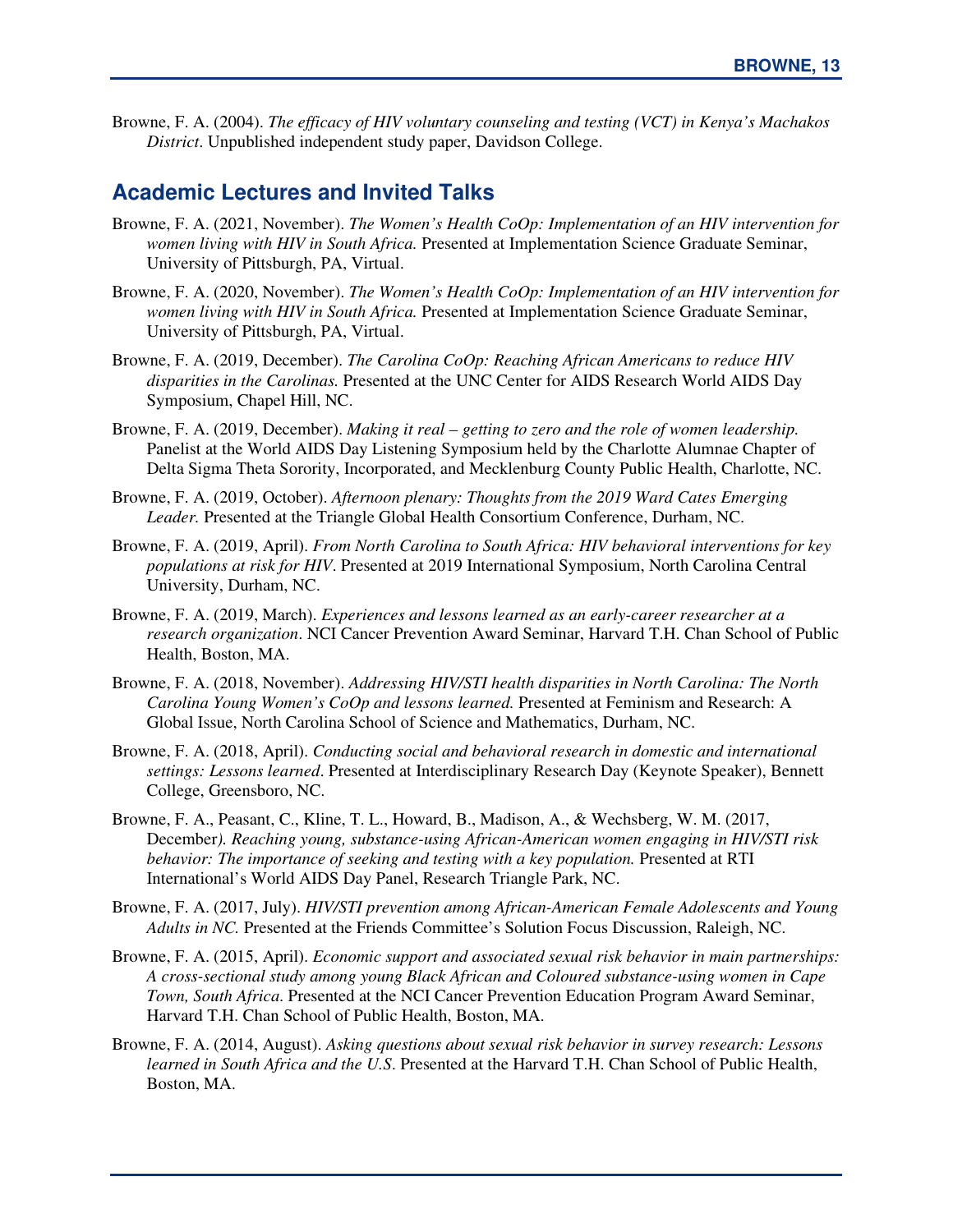- Browne, F. A. (2013, August). *Asking questions about sexual behavior in surveys: Lessons learned*. Presented at the Harvard T.H. Chan School of Public Health, Boston, MA.
- Browne, F. A. (2011, December). *Adapting and testing an evidence-based HIV prevention intervention: Lessons from Raleigh-Durham, NC and South Africa*. Presented at the Doctoral Student Seminar for Society, Health and Human Development, Harvard T.H. Chan School of Public Health, Boston, MA.
- Browne, F. A. (2008, February). *Stand and deliver: How to be an effective public speaker*. Presented at the UNC Gillings School of Global Public Health, Chapel Hill, NC.
- Browne, F. A. (2007, January). *Stand and deliver: How to be an effective public speaker*. Presented at the UNC Gillings School of Global Public Health, Chapel Hill, NC.

#### **Presentations and Proceedings**

- Browne, F., Bonner, C., Zule, W., Kline, T., Cox, E., Wechsberg, W. (2021, October). *Associations between biologically confirmed & self-reported STIs & HIV-related risk among African American young women in North Carolina*. Oral presentation at the 2021 Inter-CFAR Women and HIV Symposium, Virtual.
- Browne, F., Cox, E., Howard, B., Zule, W., Wechsberg, W. (2021, November). *A Qualitative Examination of Barriers to HIV Service Engagement of African American Adults in the Carolinas.* Poster presented at the 2021 Triangle Global Health Consortium Annual Conference, Virtual.
- Ndirangu, J. W., Browne, F. A., Bonner, C. P., Howard, B. N., & Wechsberg, W. M. (2021). *Understanding the association of Marijuana use and sexual risk in a legal landscape among adolescent girls and young women in South Africa*. 13th Meeting of the International Women's and Children's Health and Gender Working Group (InWomen's) Conference, Virtual.
- Wechsberg, W. M., Browne, F. A., & Bonner, C. P. (2021). *A conversation with sister colleagues: Inclusion, "femtoring" and mentoring, leadership and the succession and future of our field*. 13th Meeting of the International Women's and Children's Health and Gender Working Group (InWomen's) Conference, Virtual.
- Bonner, C. P., Browne, F. A., Kline, T., Ndirangu, J. W., Carney, T., & Wechsberg, W. M. (2020). *Correlates of Mandrax among adolescents and young women in Cape Town, South Africa*. Poster session presented at College on Problems of Drug Dependence 2020 Annual Scientific Meeting, Virtual.
- Bonner, C. P., Carney, T., Ndirangu, J. W., Browne, F. A., & Wechsberg, W. M. (2020). *Correlates of Mandrax use among adolescents and young women in Cape Town*. Poster session presented at 12th International Women's and Children's Health and Gender Group (InWomen's) Virtual Conference.
- Bonner, C. P., Fisher, C., Carney, T., Ndirangu, J. W., Browne, F. A., Howard, B. N., & Wechsberg, W. M. (2020). *I feel comfortable because she is not my family: Young women's experiences undergoing proxy parental consent in South Africa*. Poster session presented at 2020 Virtual Meeting & Scientific Sessions of the Society of Behavioral Medicine.
- Browne, F. A. (2020). *Innovative approaches to substance misuse, treatment, and research*. 12th International Women's and Children's Health and Gender Group (InWomen's) Virtual Conference.
- Browne, F. A., Bonner, C. P., Kline, T. L., Cox, E. N., Gichane, W., & Wechsberg, W. M. (2020). *Substance use and sexual risk behaviors associated with educational attainment among a sample of young African American women reporting recent HIV risk behavior in North Carolina*. Poster session presented at 12th International Women's and Children's Health and Gender Group (InWomen's) Virtual Conference.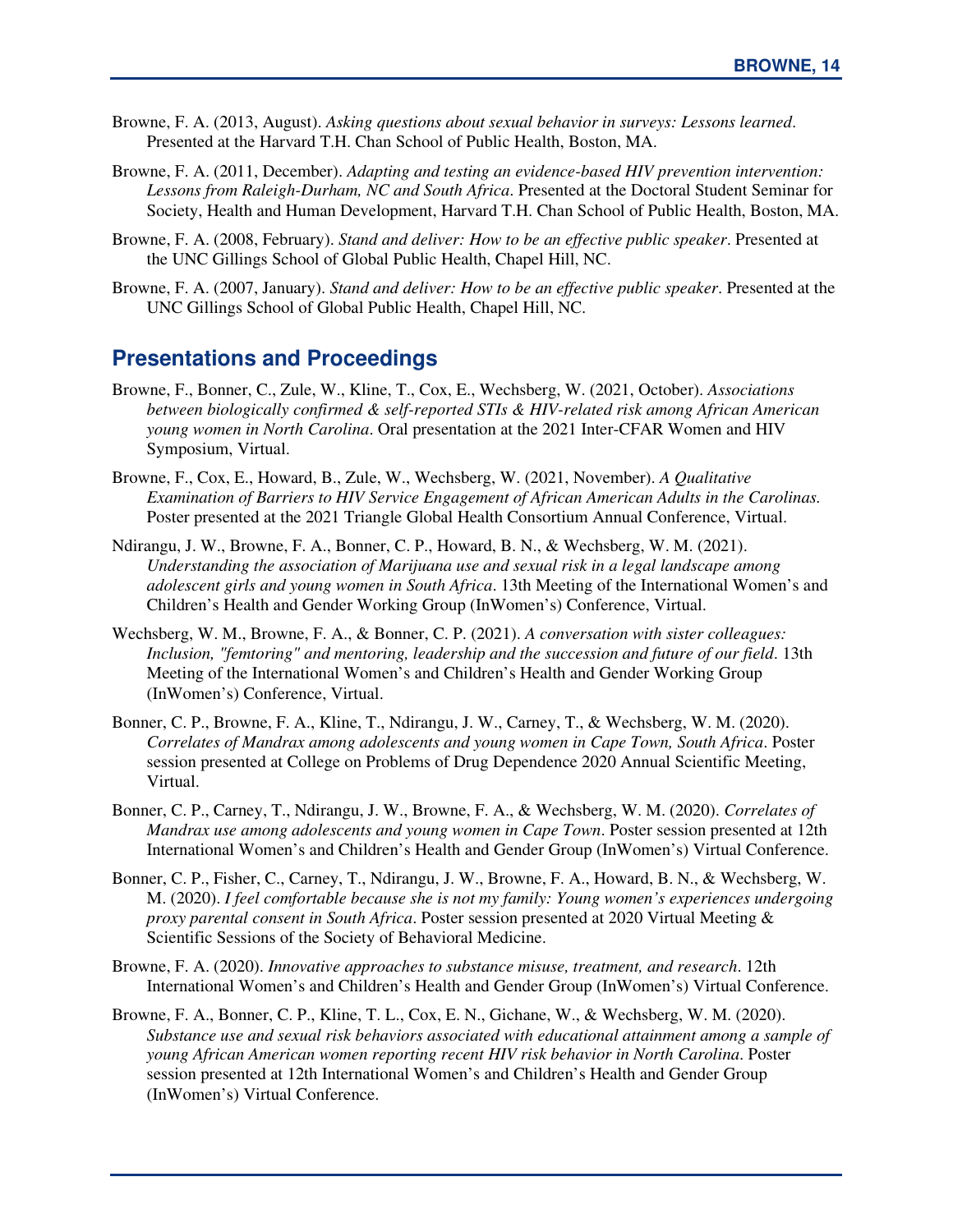- Carney, T., Browne, F. A., Myers, B., Kline, T. L., Bonner, C. P., & Wechsberg, W. M. (2020). *Externalizing behaviors, HIV risk and substance use among young women who have left school early in Cape Town, South Africa*. Poster session presented at 12th International Women's and Children's Health and Gender Group (InWomen's) Virtual Conference.
- Cox, E. N., Browne, F. A., Myers, B., Ndirangu, J. W., & Wechsberg, W. M. (2020). *Engaging African American women in HIV/STI testing in usual-care settings in North Carolina*. Poster session presented at 12th International Women's and Children's Health and Gender Group (InWomen's) Virtual Conference.
- Gichane, W., Browne, F. A., Ndirangu, J. W., Bonner, C. P., Howard, B. N., & Wechsberg, W. M. (2020). *Real-world implementation: Clinic staff fidelity to an evidence-based, gender-focused HIV and alcohol risk-reduction intervention in usual-care settings in South Africa*. Poster session presented at 12th International Women's and Children's Health and Gender Group (InWomen's) Virtual Conference.
- Myers, B., Browne, F. A., Carney, T., Bonner, C. P., & Wechsberg, W. M. (2020). *Prevalence and correlates of recent trauma exposure among adolescent women who use substances in Cape Town, South Africa*. Poster session presented at 12th International Women's and Children's Health and Gender Group (InWomen's) Virtual Conference.
- Washio, Y., Browne, F. A., Ndirangu, J. W., Kline, T. L., & Wechsberg, W. M. (2020). *Antiretroviral therapy (ART) adherence and prenatal alcohol use among women living with HIV who were pregnant in South Africa*. Poster session presented at College on Problems of Drug Dependence 2020 Annual Scientific Meeting, Virtual.
- Washio, Y., Browne, F. A., Ndirangu, J. W., Kline, T. L., & Wechsberg, W. M. (2020). *Antiretroviral therapy (ART) adherence and prenatal alcohol use among women living with HIV who were pregnant in South Africa*. Poster session presented at 12th International Women's and Children's Health and Gender Group (InWomen's) Virtual Conference.
- Bonner, C. P., Carney, T., Browne, F. A., Ndirangu, J. W., Howard, B. N., & Wechsberg, W. M. (2019). *Substance use and depression and anxiety symptoms among out-of-school young women in Cape Town, South Africa*. 11th International Women's and Children's Health and Gender Group Conference, San Antonio, TX.
- Browne, F. A., Kline, T., Bonner, C., Ndirangu, J., Turner, L. B., & Wechsberg, W. M. (2019, November). *The association of food insecurity and other social determinants and STIs among a*  sample of young African American women at risk for HIV in North Carolina. Poster presented at the 23rd Annual National CFAR Meeting, Chapel Hill, NC.
- Gichane, M. W., Ndirangu, J., Howard, B. N., Browne, F. A., Zule, W. A., & Wechsberg, W. M. (2019, November). *What happens when the researchers leave? Sustainability of an implementation science trial of a woman-focused intervention in South African health facilities*. Poster presented at the American Public Health Association Annual Meeting, Philadelphia, PA.
- Wechsberg, W. M., Ahmed, K., Ndirangu, J., Browne, F. A., Bonner, C., Speizer, I., et al. (2019, November). *Can we end HIV among adolescent girls and young women in South Africa? Key challenges with PrEP.* Oral presentation at the American Public Health Association Annual Meeting, Philadelphia, PA.
- Browne, F. (2019, July). *Engaging hard-to-reach adolescent girls and young women in HIV trials in the U.S. and South Africa.* Oral presentation at AIDSImpact 2019, London, UK.
- Carney, T., Wechsberg, W., Browne, F., Myers, B., Bonner, C. P., & Ndirangu, J. (2019, July). *The relationship between substance use, mental health and HIV status among young women who have dropped out of school.* Oral presentation at AIDSImpact 2019, London, UK.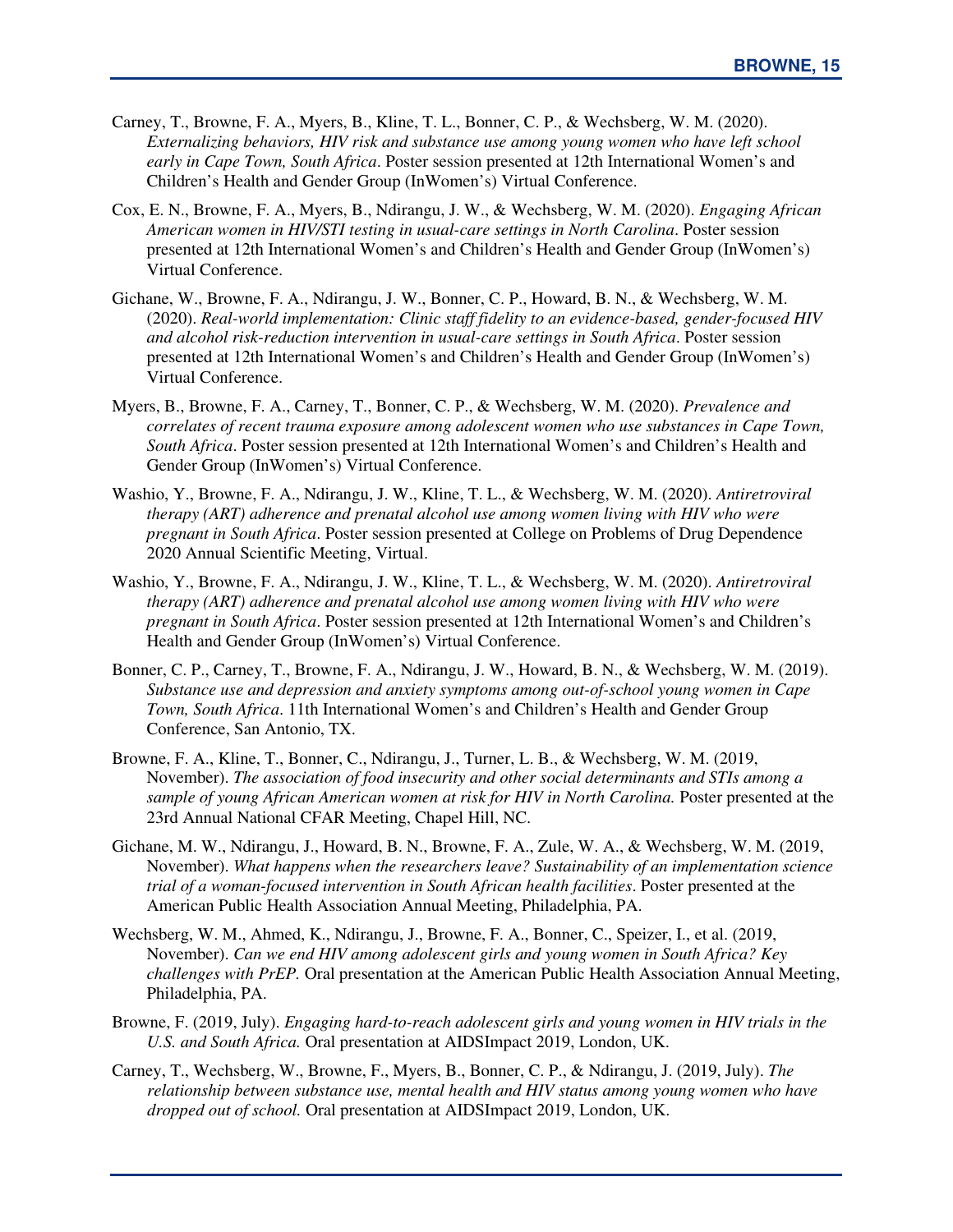- Browne, F., Carney, T., Myers, B., Minnis, A., & Wechsberg, W. (2019, July). *Baseline HIV-related risks among out-of-school adolescent girls and young women in Cape Town, South Africa.* Oral presentation at AIDSImpact 2019, London, UK.
- Wechsberg, W. M., Ndirangu, J., Browne, F. A., Peasant Bonner, C., Nyblade, L., Minnis, A., Speizer, I. (2019). *Addressing stigma and gender inequalities as antecedents to ending AIDS with adolescent women: Who has the power?* Oral presentation at AIDSImpact 2019, London, UK.
- Wechsberg, W. M., Ndirangu, J., Browne, F. A., Zule, W., & Peasant Bonner, C. (2019). *Adapting an Implementation Science Framework for Women Living with HIV in Usual Care in Cape Town, South Africa.* Oral presentation at AIDSImpact 2019, London, UK.
- Bonner, C. P., Carney, T., Browne, F. A., Ndirangu, J. W., Howard, B. N., & Wechsberg, W. M. (2019, June). *Substance use and depression and anxiety symptoms among out-of-school young women in Cape Town, South Africa.* Oral presentation at the 11th International Women's and Children's Health and Gender Group Conference, San Antonio, TX.
- Browne, F. A., Carney, T., Myers, B., Ndirangu, J., Howard, B. N., & Wechsberg, W. M. (2019, June). *Associations between exposure to gangs and positive urine drug screens in Cape Town, South Africa among a sample of female adolescents who have dropped out of school.* Poster presented at the 81<sup>st</sup> meeting of the College on Problems of Drug Dependence and at the 11th International Women's and Children's Health and Gender Group Meeting, San Antonio, TX.
- Howard, B. N., Turner, L. B., Browne, F. A., Ndirangu, J., & Wechsberg, W. M. (2019, June). *Preliminary feedback from providers on implementing the Women's Health CoOp for women living with HIV in Cape Town, South Africa.* Poster presented at the 11th International Women's and Children's Health and Gender Group Conference, San Antonio, TX.
- Wechsberg, W. M., Browne, F. A., Turner, L. B., Kizakevich, P. N., & Watkins, R. L. (2019, May). *Testing an mHealth intervention for young African American women who use substances and are at risk for HIV/STIs: Preliminary usability, acceptability and satisfaction.* Oral presentation at the Society for Prevention Research Annual Meeting, San Francisco, CA.
- Bonner, C. P., Wechsberg, W. M., Carney, T., Browne, F. A., Ndirangu, J., & Howard, B. N. (2019, April). *Intersecting needs and integrating services among adolescent girls and young women who use alcohol and drugs in Cape Town, South Africa*. Poster presented at the 2019 National Institute on Drug Abuse, National Institute on Alcohol Abuse and Alcoholism, and National Institute on Mental Health Diversity Supplement Professional Development Workshop, Rockville, MD.
- Browne, F. A., Kline, T., Bonner, C., Ndirangu, J., Turner, L. B., & Wechsberg, W. M. (2018, November). *Social determinants associated with STIs among a sample of young African American women who use alcohol or other drugs.* Oral presentation at the American Public Health Association Annual Meeting, San Diego, CA.
- Wechsberg, W. M., Browne, F. A., Zule, W. A., Ndirangu, J., Bonner, C., & Howard, B. (2018, November). *Implementation science research with underserved women in South Africa: Challenges and successes with ARV uptake and adherence.* Poster presented at the American Public Health Association Annual Meeting, San Diego, CA.
- Browne, F. A. (2018, October). *Outcomes and innovations with woman-focused HIV interventions: Adolescent girls and women towards implementation science.* Oral presentation at the Ending Gender Inequalities Conference, Johannesburg, South Africa.
- Turner, L. B., Bonner, C. P., Browne, F. A., Wechsberg, W. M. (2018, September). *Preliminary engagement with an mHealth gender-focused HIV intervention.* Poster session presented at the Triangle Global Health Consortium Conference, Raleigh, NC.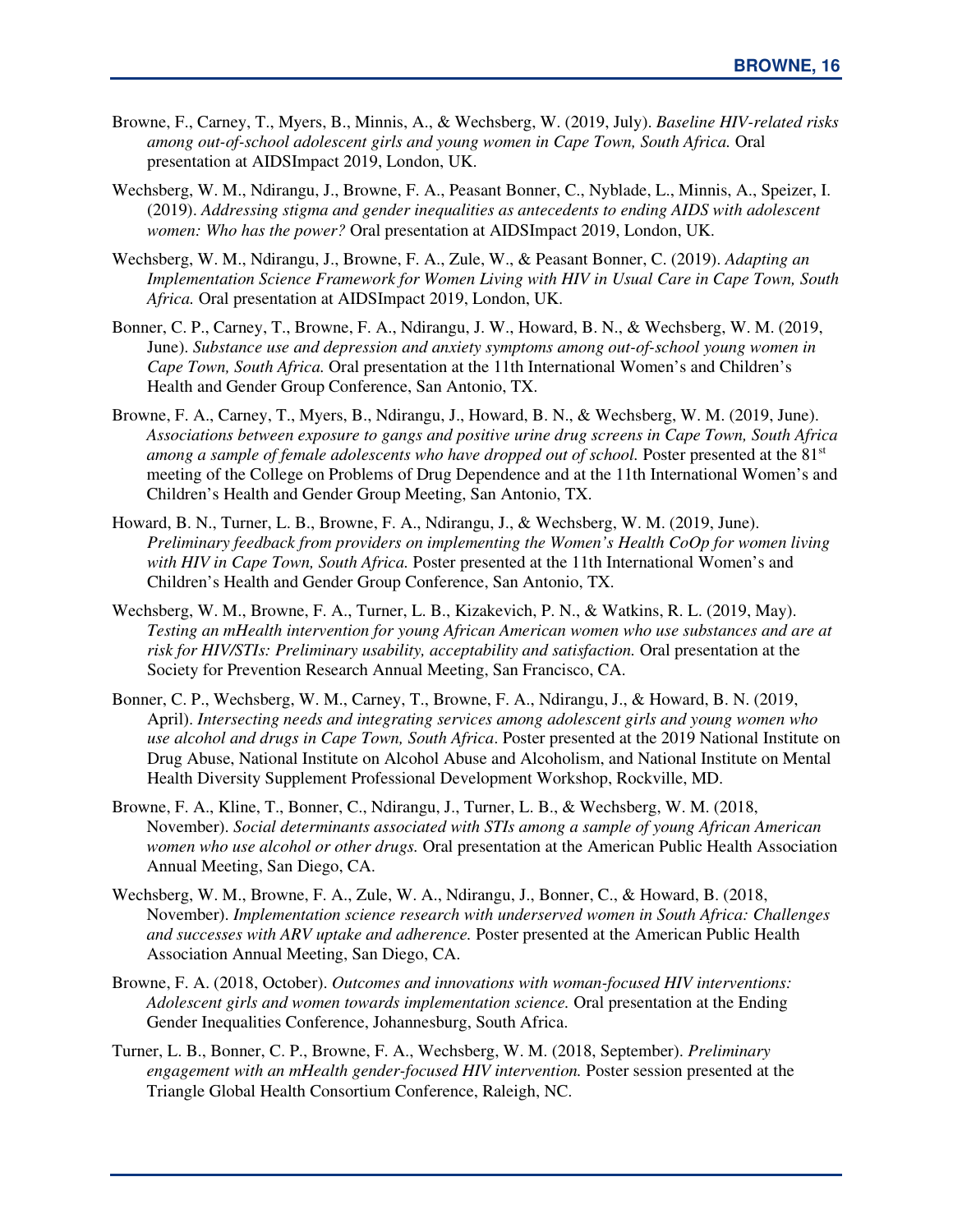- Wechsberg, W., Zule, W., van der Horst, C., Bonner, C. P., Ndirangu, J., Browne, F., Kline, T., Howard, B., & Rodman, N. (2018, July). *Combination prevention for women who use alcohol in South Africa: Outcomes from the Women's Health CoOp Plus Study in Pretoria, South Africa.* Poster presented at the 22nd International AIDS Conference, Amsterdam, the Netherlands.
- Browne, F. A. (2018, June). *Sex trafficking, HIV and substance use: Framing the problem for evidencebased action.* Oral presentation at the 80th meeting of the College on Problems of Drug Dependence, San Diego, CA.
- Watkins, R., Browne, F. A., Kizakevich, P. N., Howard<sup>,</sup> B., Eckhoff, R., Boyce, M., & Wechsberg, W. M. (2018, February*). Insights on adapting a behavior counseling intervention for HIV prevention to a mobile self-help modality.* Poster presented at Digital Health Symposium, Chapel Hill, NC.
- Wechsberg, W. M., Ndirangu, J., Peasant, C., Browne, F. A., Kline, T. L., Zule, W. A., & van der Horst, C. (2017, November). *Preliminary impact for women who use drugs with main partners: sex and abuse.* Oral presentation at AIDSImpact, Cape Town, South Africa.
- Carney, T., Browne, F. A., Ndirangu, J., Myers, B., Wechsberg, W. (2017, November). *Reaching and testing female adolescents who use drugs and have dropped out of school: preliminary data on intersecting HIV risk factors.* Oral presentation at AIDSImpact, Cape Town, South Africa.
- Myers, B., Wechsberg, W., Carney, T., Browne, F. A. (2017, November). *Feasibility, acceptability and initial outcomes of an intervention to reduce substance use, mental health and sexual risks for HIV among trauma-exposed young women.* Oral presentation at AIDSImpact, Cape Town, South Africa.
- Browne, F. A., Peasant, C., Kline, T. L., Howard, B., Madison, A., & Wechsberg, W. M. (2017, November). *Reaching young, substance-using African-American women engaging in HIV/STI risk behavior: The importance of seeking and testing with a key population.* Oral presentation at *AIDSImpact*, Cape Town, South Africa.
- Wechsberg, W. M., Ndirangu, J., Peasant, C., Speizer, I., Browne, F. A., Howard, B. N., Zule, W. A. (2017, June). *"I was drunk, and I couldn't remember taking my ARV treatment": The use of antiretroviral medication by alcohol-using women in South Africa.* Poster presented at the 12th International Conference on HIV Treatment and Prevention Adherence (IAPAC), Miami Beach, FL.
- Browne, F., Myers, B., Carney, T., & Wechsberg, W. M. (2017, November). *HIV prevalence and related risk factors among young, AOD-using women with experiences of victimization in Cape Town, South Africa.* Poster presented at the annual meeting of the American Public Health Association, Atlanta, GA.
- Carney, T., Browne, F., Myers, B., Kline, T., & Wechsberg, W. M. (2017, June). *Intervening with young*  substance-using women who have left school early: Results of a pilot study in Cape Town. Presented at the 79thmeeting of the College on Problems of Drug Dependence, Montreal, Canada.
- Myers, B., Carney, T., Browne, F., & Wechsberg, W. M. (2017, June). *HIV prevalence and linkage to care among trauma-exposed substance-using women in Cape Town, South Africa. Presented at the* 79th meeting of the College on Problems of Drug Dependence, Montreal, Canada.
- Peasant, C., Browne, F. A., Ndirangu, J., Howard, B., Zule, W., & Wechsberg, W. M. (2017, June). *Problematic alcohol use and sexual control as key targets for intervention to reduce sexual risk among poor substance-using women in South Africa.* Poster presented at the 10th International Women's and Children's Health and Gender Group Meeting, Montreal, Canada.
- Watkins, R., Browne, F., Kizakevich, P., Howard, B., Eckhoff, R., Boyce, M., & Wechsberg, W. (2017, June). *Lessons learned from the development of an mHealth application for young, substance-using African-American women in North Carolina*. Poster session presented at International Women's and Children's Health and Gender Group Meeting, Montreal, Canada.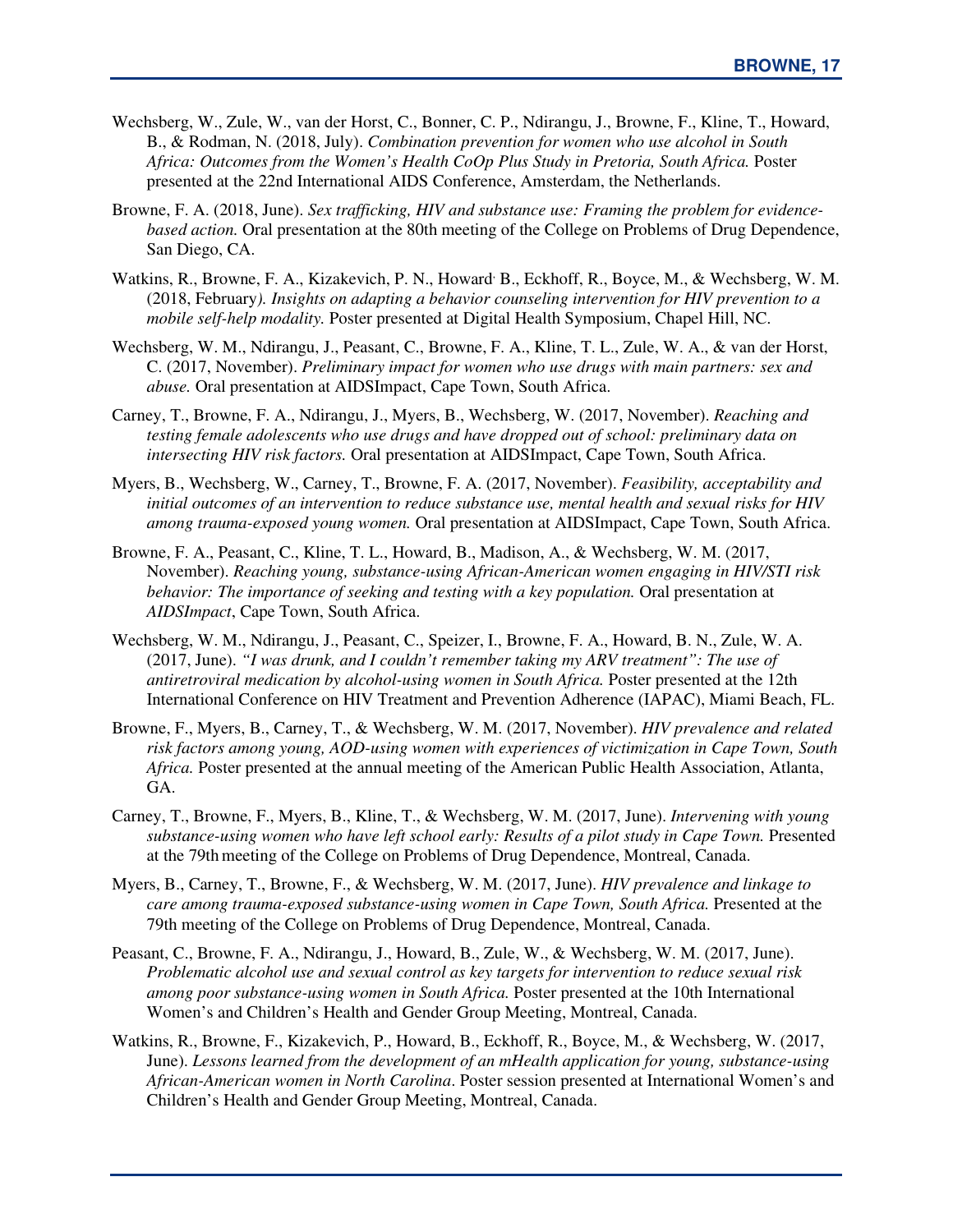- Browne, F. A., Carney, T., Myers, B., & Wechsberg, W. M. (2016, November). *Impact evaluation of an HIV behavioral risk-reduction intervention for young, out-of-school, substance-using women in Cape Town, South Africa*. Oral presentation at the 144th annual meeting of the American Public Health Association, Denver, CO.
- Howard, B., Ndirangu, J., Van Dorn, R., Browne, F. A., Zule, W. A., & Wechsberg, W. M. (2016, November). *Multilevel barriers and facilitators to implementing the Women's Health CoOp in South Africa*. Poster presented at the 144th annual meeting of the American Public Health Association, Denver, CO.
- Wechsberg, W. M., Browne, F. A., Ndirangu, J., Kline, T., Rodman, N., & Zule, W. A. (2016, November). *Opiate use – A new crisis in South Africa after a decade of reaching at-risk substanceusing women*. Poster presented at the 144th annual meeting of the American Public Health Association, Denver, CO.
- Browne, F. A. (2016, September). *Adapting a "best-evidence" HIV behavioral intervention: Lessons learned.* Oral presentation at the Triangle Global Health Consortium Annual Conference, Chapel Hill, NC.
- Ndirangu, J., Browne, F., Wechsberg, W., & Zule, W. (2016, July). *I am taking ARVs. I am smoking Nyaope. It is not good. Challenges to ART adherence among substance-using women living with HIV in Pretoria, South Africa*. Poster presented at 21st International AIDS Conference, Durban, South Africa.
- Browne, F. A., Wechsberg, W. M., & Myers, B. J. (2016, June). *Empowering female adolescent drug users in Cape Town: A government response*. Oral presentation at the 78th annual Scientific Meeting of the College on Problems of Drug Dependence, Palm Springs, CA.
- Browne, F. A. (2016, June). *Outcomes from a pilot test for out-of-school, substance-using at-risk female adolescents in South Africa.* Oral presentation at the 9th International Women's and Children's Health and Gender Group Meeting, Palm Springs, CA.
- Ndirangu, J., Browne, F., & Wechsberg, W. M. (2016, June). *Understanding challenges of ART among substance-using women living with HIV*. Poster presented at the 9th annual International Women's and Children's Health and Gender Group Meeting, Palm Springs, CA.
- Wechsberg, W. M., Doherty, I., Browne, F. A., Ndirangu, J., Kline, T., Rodman, N., Howard, B., & Zule, W. A. (2015, November). *Most at-risk: Sex workers and non-sex workers who use alcohol and drugs living with or at-risk for HIV in South Africa.* Oral presentation at the 143rd Annual Meeting of the American Public Health Association, Chicago, IL.
- Carney, T., Myers, B., Kline, T., Browne, F., & Wechsberg, W. M. (2015, June). *The risks of gang association among drug-using women in Cape Town, South Africa*. Poster presented at the 8th Annual International Women's and Children's Health and Gender Group Conference, Phoenix, AZ.
- Zule, W. A., Doherty, I., Myers, B., Browne, F., Carney, T., Parry, C., & Wechsberg, W. M. (2014, July). *Results of a brief intervention for reducing alcohol use among HIV positive women in Cape Town, South Africa.* (2014, July). Oral presentation at the 20th Annual International AIDS Conference, Melbourne, Australia.
- Reed, E., Myers, B., Novak, S. P., Browne, F. A., Doherty, I., & Wechsberg, W. M. (2014, July). *Experiences of violence and association with decreased drug abstinence among women in Cape Town, South Africa.* Poster presented at Satellite Session of the 20th Annual International AIDS Conference, Melbourne, Australia.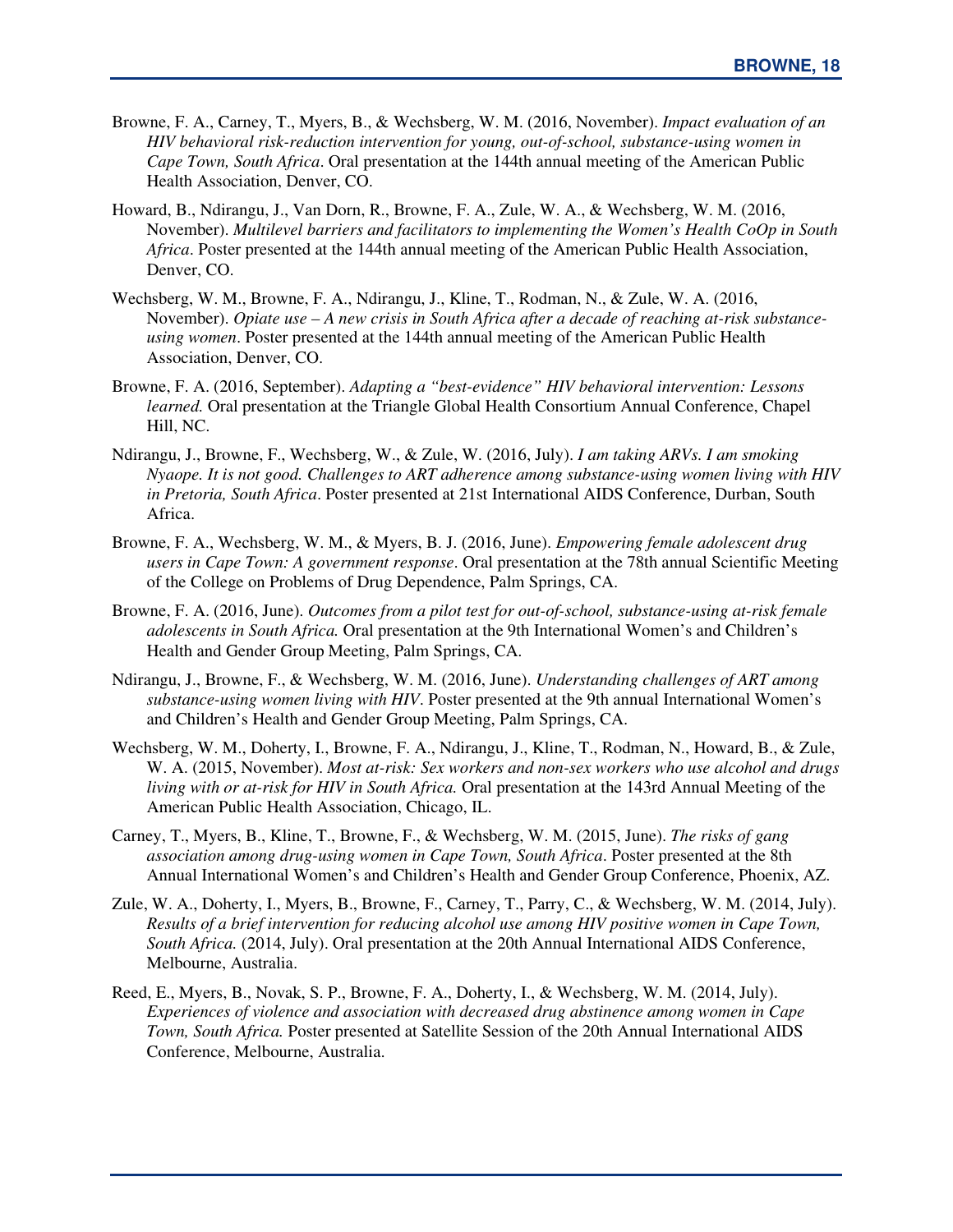- Carney, T., Myers, B., Kline, T. L., Browne, F.A., Parry, C., Johnson, K., & Wechsberg, W. M. (2014, June). *Are women who use drugs in emerging adulthood more likely to engage in aggressive behavior than older women who use drugs? Findings from Cape Town, South Africa*. Poster presented at the 7th International Women's and Children's Health and Gender Group Meeting, San Juan, Puerto Rico.
- Browne, F. A., Wechsberg, W. M., Middlesteadt Ellerson, R., Raiford, J. L., & Herbst, J. H. (2013, November). *Challenges and lessons learned when adapting evidence-based HIV prevention interventions: Being guided by the teens*. Poster presented at the 141st Annual Meeting of the American Public Health Association, Boston, MA.
- Wechsberg, W. M., Novak, S. P., Doherty, I. A., Browne, F.A., Kline, T. L., Zule, W., et al. (2013, November). *Preliminary outcomes of the Young Women's CoOp on sexual risk behaviors.* Poster presented at the 141st Annual Meeting of the American Public Health Association, Boston, MA.
- Wechsberg, W. M., Doherty, I., Kline, T. L., Ndirangu, J. W., Browne, F. A., Miller, W. C., & Zule, W. A. (2013, September). *HIV serodiscordance and incidence among young Black African couples: Is being a female a risk factor for HIV-infection*? Oral presentation at the 11th International AIDS Impact Conference, Barcelona, Spain.
- Browne, F. A., Kline, T. L., Myers, B., Carney, T., & Wechsberg, W, M. (2013, June). *Financial and resource dependence on main partner and their associations with unprotected sex and experiences of violence with main partner in Cape Town, South Africa*. Poster presented at the 6th International Women's and Children's Health and Gender Group Meeting, San Diego, CA.
- Myers, B., Wechsberg, W. M., Kline, T., Carney, T., Browne, F. A., & Johnson, K. (2013, June). *Psychological distress decreases the odds of perceiving a need for drug treatment among women who use methamphetamine in Cape Town, South Africa*. Poster presented at the 6th International Women's and Children's Health and Gender Group Meeting, San Diego, CA.
- Wechsberg, W. M., Kline, T., Browne, F., Middlesteadt Ellerson, R., Lane, S., Hopkins, J., Sorgi, A., et al. (2012, October). *Out of school and on the streets: HIV/STI risk among young substance-abusing African American women*. Poster presented at the 140th Annual Meeting of the American Public Health Association, San Francisco, CA.
- Browne, F., Kline, T., & Wechsberg, W. (2012, July). *Differences in socioeconomic factors, HIV knowledge and HIV prevalence among a sample of Black and Coloured women in Cape Town, South Africa*. Poster presented at the 19th International AIDS Conference, Washington, DC.
- Wechsberg, W., Kline, T., Browne, F., Middlesteadt Ellerson, R., Carney, T., Myers, B., et al. (2011, September). *Preliminary outcomes of a randomized controlled trial of a feminist HIV intervention for vulnerable women in Cape Town, South Africa*. Oral presentation at the 10th International AIDS Impact Conference, Santa Fe, NM.
- Wechsberg, W. M., Kline, T. L., Browne, F. A., Myers, B., Jewkes, R., Carney, T., et al. (2011, August). *Women's cultural differences and reductions in gender-based violence from partners*. Presented at the 119th Annual Convention of the American Psychological Association, Washington, DC.
- Myers, B., Browne, F., Carney, T., Kline, T., & Wechsberg, W. (2011, July). *Ethnic differences in drugrelated sexual risks for HIV among vulnerable women in Cape Town, South Africa*. Poster presented at the 6th IAS Conference on HIV Pathogenesis, Treatment and Prevention, Rome, Italy.
- Carney, T., Wechsberg, W. M., Browne, F. A., Myers, B., & Kline, T. (2011, June). *Adaptation of interventions to address alcohol and other drug use, sexual risk behavior, and gender-based violence in Cape Town, South Africa*. Poster presented at the 2011 NIDA International Forum, Hollywood, FL.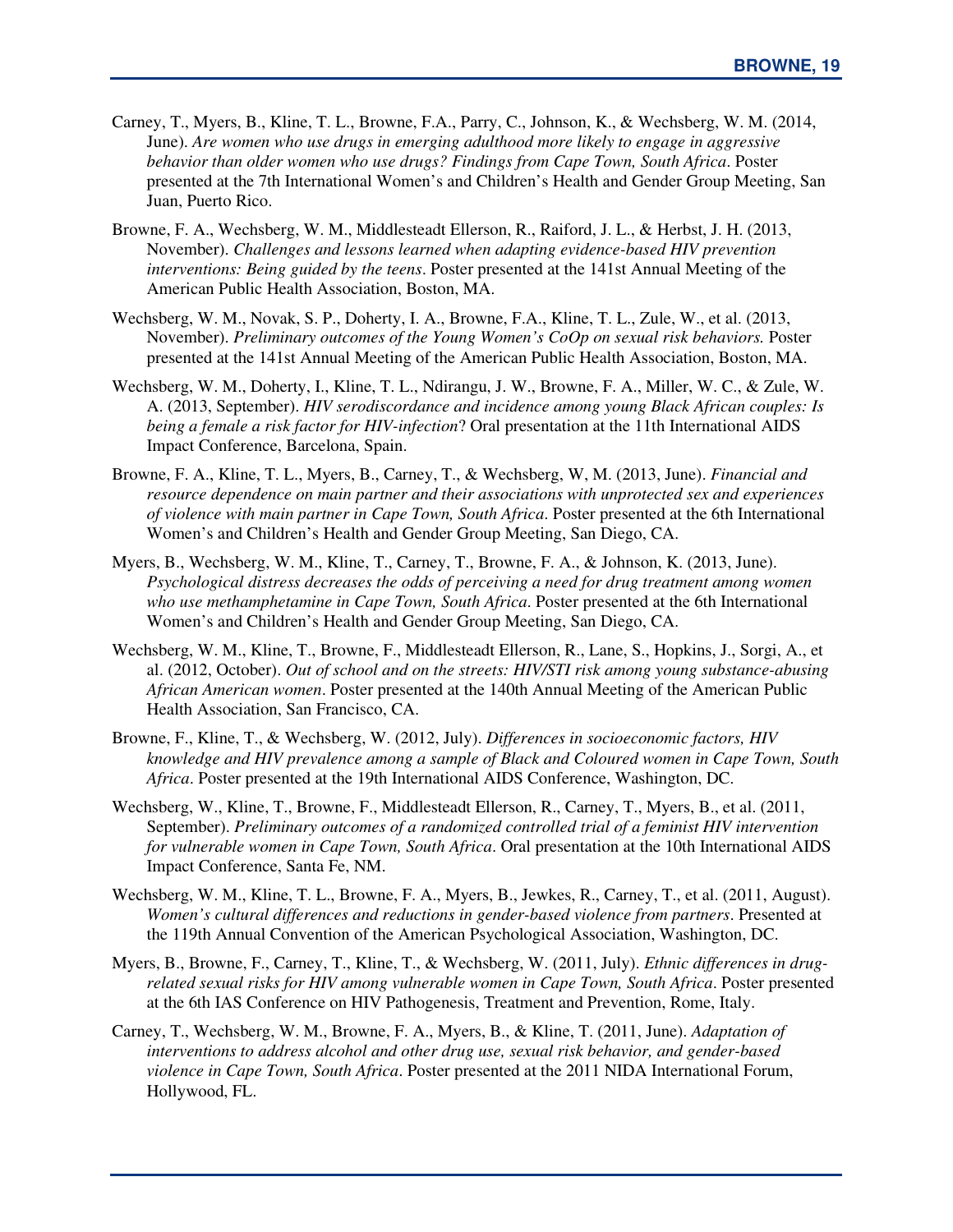- Jones, H., Browne, F. A., Myers, B., Carney, T., Middlesteadt Ellerson, R., Kline, T., et al. (2010, November). *Comparing pregnant and non-pregnant women in South Africa: Drug use, HIV risk and the need for comprehensive services*. Poster presented at the 138th Annual Meeting of the American Public Health Association, Denver, CO.
- Middlesteadt Ellerson, R., Browne, F. A., & Wechsberg, W. M. (2010, November). *Practical lessons learned from adaptation research with at-risk African-American young women: Challenges, successes and next steps*. Oral presentation at the 138th Annual Meeting of the American Public Health Association, Denver, CO.
- Wechsberg, W. M., Fortuin, R., Carney, T., Browne, F. A., Myers, B., & Zule, W. A. (2010, November). *Adapting a men's intervention to address alcohol and drug abuse in Cape Town, South Africa*. Poster presented at the 138th Annual Meeting of the American Public Health Association, Denver, CO.
- Zule, W. A., Wechsberg, W. M., Jones, H., Bobashev, G., Coomes, C., Middlesteadt Ellerson, R., & Browne, F. A. (2010, November). *What women don't know can hurt them: Hidden male bisexual behavior as a potential bridge for HIV transmission*. Oral presentation at the 138th Annual Meeting of the American Public Health Association, Denver, CO.
- Wechsberg, W. M., Browne, F. A., Kurian, K., & Middlesteadt Ellerson, R. (2010, September). *The allure of gangs, violence and victimization experienced by drug-using teens in Cape Town, South Africa*. Oral presentation at the 15th International Conference on Violence, Abuse and Trauma, San Diego, CA.
- Wechsberg, W. M., Browne, F. A., Middlesteadt Ellerson, R., & Herbst, J. H. (2010, August). *Adapting HIV prevention for at-risk African American female adolescents*. Oral presentation at the 118th Annual Convention of the American Psychological Association, San Diego, CA.
- Jones, H. E., Browne, F. A., Myers, B. J., Carney, T., Middlesteadt Ellerson, R., Kline, T. L., et al. (2010, July). *The multiple dimensions of HIV-risk for female methamphetamine-users requires combined women-focused treatment and HIV prevention right now*. Poster presented at the 18th International AIDS Conference, Vienna, Austria.
- Wechsberg, W. M., Browne, F. A., El-Bassel, N., Carney, T., Myers, B. J., Zule, W. A, et al. (2010, July). *What's love got to do with it? Adapting an HIV evidence-based intervention with couples in South Africa*. Poster presented at the 18th International AIDS Conference, Vienna, Austria.
- Wechsberg, W., Poulton, W., Kline, T., Middlesteadt Ellerson, R., Browne, F., Zule, W., et al. (2010, July)*. An evidence-based HIV prevention intervention for vulnerable women in South Africa: Findings and the need to scale-up*. Poster presented at the 18th International AIDS Conference, Vienna, Austria.
- Browne, F. A., Wechsberg, W. M., Jones, H. E., Myers, B. J., Carney, T., Middlesteadt Ellerson, R., & Kline, T. L. (2010, June). *Methamphetamine use among young Black and Coloured women in Cape Town, South Africa*. Poster presented at the 2010 NIDA International Forum, Scottsdale, AZ.
- Carney, T., Wechsberg, W. M., Browne, F., Fortuin, R., & Myers, B. (2010, June). *Shebeen life in two communities: Alcohol, drugs, and risks*. Poster presented at the 2010 NIDA International Forum, Scottsdale, AZ.
- Myers, B., Wechsberg, W. M., Browne, F., Carney, T., Middlesteadt Ellerson, R., Kline, T., et al. (2010, June). *Ethnic differences in drug-related risks for HIV and intimate partner violence among vulnerable women in Cape Town, South Africa*. Poster presented at the 2010 NIDA International Forum, Scottsdale, AZ.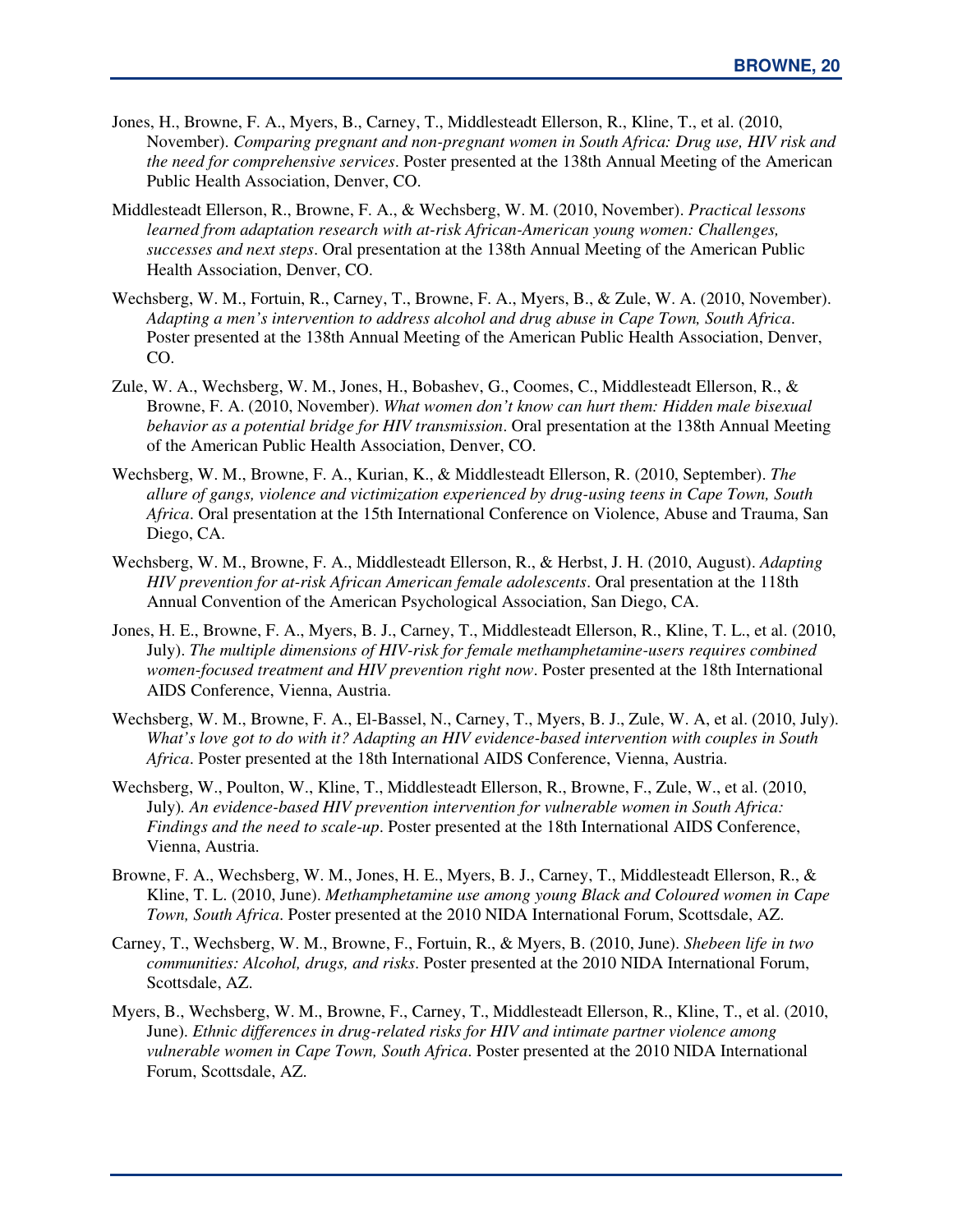- Browne, F. A., White, V. M., Middlesteadt Ellerson, R., & Wechsberg, W. M. (2009, November). *"Running the streets": The influence of interpersonal and structural factors on sexual risk among out-of-school African-American female adolescents in Raleigh-Durham, NC*. Poster presented at the 137th Annual Meeting of the American Public Health Association, Philadelphia, PA.
- Wechsberg, W. M., Novak, S., Zule, W. A., Kral, A., Middlesteadt Ellerson, R., & Browne, F. A. (2009, November). *Sustainability of intervention effects of a woman-focused HIV prevention intervention for African American crack-using women*. Oral presentation at the 137th Annual Meeting of the American Public Health Association, Philadelphia, PA.
- Wechsberg, W. M., Reed, E., Hernandez, A. M., Fortuin, R. S., Carney, T., Browne, F. A., et al. (2009, November). *Couples only know to fight: Alcohol, drug use, and sex risks in informal taverns of Cape Town, the aftermath*. Oral presentation at the 137th Annual Meeting of the American Public Health Association, Philadelphia, PA.
- Wechsberg, W. M., Berkman, N. D., Jones, H. E., Kline, T. L., Browne, F. A., Middlesteadt Ellerson, R., & Poulton, W. E. (2009, October). *An adapted evidence-based intervention for at-risk pregnant African American women in substance abuse treatment in NC: Barriers to care and need for continuum of services*. Oral presentation at the Addiction Health Services Research Conference, San Francisco, CA.
- Browne, F. A., Wechsberg, W. M., Myers, B. J., Middlesteadt Ellerson, R., Carney, T., & Rodman, N. F. (2009, September). *The Western Cape Women's Health CoOp Study: Formative research to randomized controlled trial*. Oral presentation at the 9th International AIDS Impact Conference, Gaborone, Botswana.
- Wechsberg, W. M., Zule, W. A., Middlesteadt Ellerson, R., Browne, F. A., Kaufman, M. R., Luseno, W. K., et al. (2009, September). *Adapting an evidence-based woman-focused HIV prevention intervention for vulnerable women in multiple settings*. Oral presentation at the 9th International AIDS Impact Conference, Gaborone, Botswana.
- Browne, F. A., Wechsberg, W. M., White, V. M., Herbst, J. H., Galbraith, J., Mejia, R., et al. (2009, August). *Adapting a "best-evidence" HIV behavioral intervention for at-risk African American female adolescents in Raleigh-Durham, North Carolina*. Oral presentation at the 2009 National HIV Prevention conference, Atlanta, GA.
- Browne, F. A., Kline, T. L., & Wechsberg, W. M. (2009, June). *Reducing impaired sex with AOD-using vulnerable women: Findings from a randomized trial in Gauteng, South Africa*. Poster presented at the 2009 NIDA International Forum, Reno, NV.
- Browne, F. A., Middlesteadt Ellerson, R., Berkman, N. D., Kline, T. L., Jones, H. E., Haller, D. L., et al. (2009, June). *Preliminary findings on the efficacy of an HIV prevention intervention for pregnant African American women in substance abuse treatment in the South*. Poster presented at CPDD, Reno/Sparks, NV.
- Parry, C. D., Kline, T. L., Browne, F. A., Kaufman, M. R., Jewkes, R., & Wechsberg, W. M. (2009, June). *Reducing violence against vulnerable women: Data from an RCT in Gauteng Province, South Africa*. Oral presentation at the 2009 NIDA International Forum, Reno, NV.
- Wechsberg, W. M., Krupitsky, E., Romanova, T., Zvartau, E., Luseno, W. K., Browne, F. A., et al. (2009, June). *Double jeopardy for drug-using women in Russia: Injecting and sexual risks reported in a small trial*. Poster presented at the 71st Annual Scientific Meeting of the College on Problems of Drug Dependence, Reno, NV.
- Browne, F. A., Wechsberg, W. M., Bowling, J. M., & Luseno, W. K. (2008, October). *Predictors of male condom use skills among high-risk women in Pretoria, South Africa*. Poster presented at the 136th Annual Meeting of the American Public Health Association, San Diego, CA.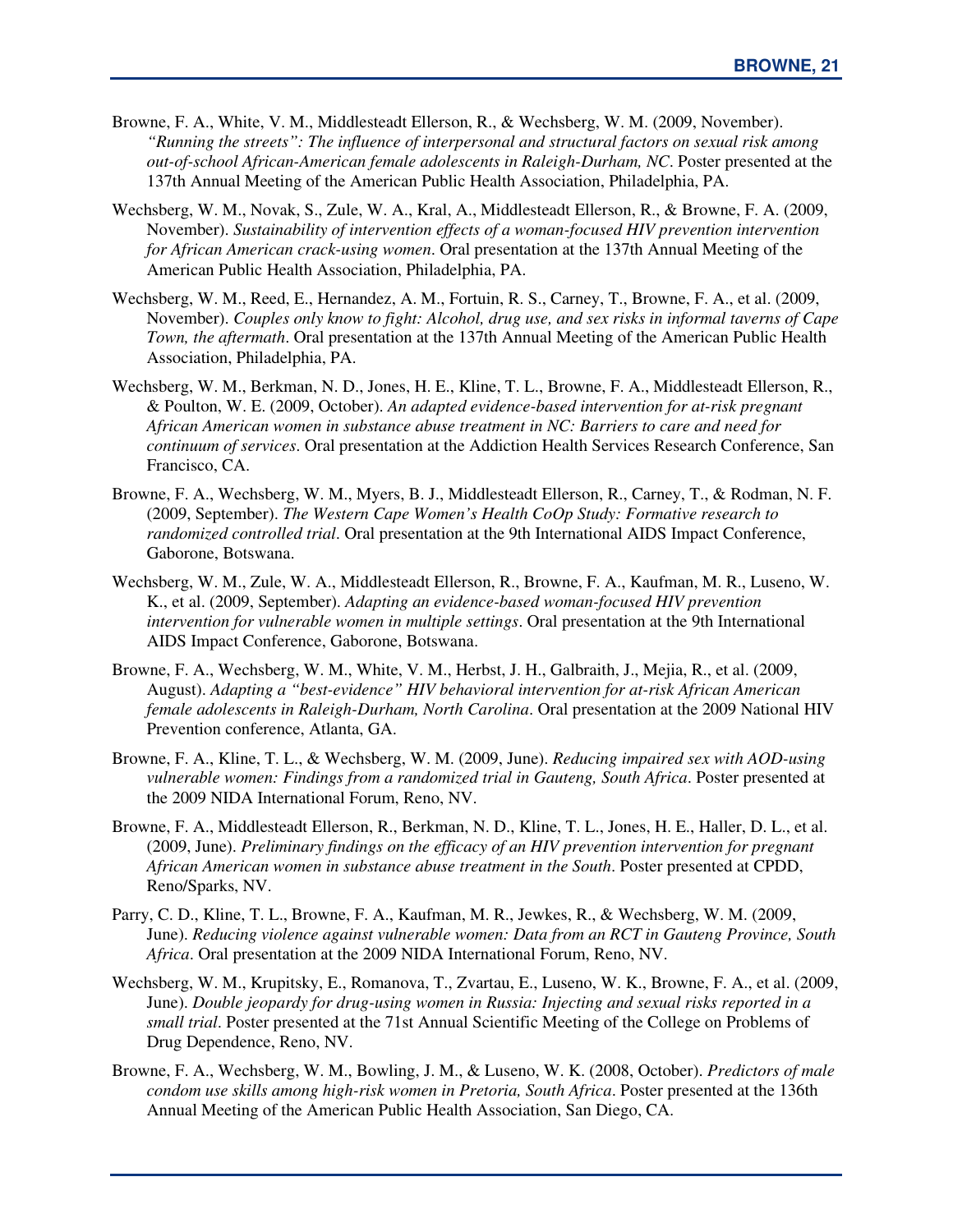- Wechsberg, W. M., Kline, T. L., Zule, W. A., Luseno, W. K., Browne, F. A., Kaufman, M. R., et al. (2008, October). *The effect of an adapted evidenced-based, gender-focused intervention on condom use among at-risk women in Pretoria, South Africa*. Oral presentation at the 136th Annual Meeting of the American Public Health Association, San Diego, CA.
- Wechsberg, W. M., Zule, W. A., Kurian, K. M., Luseno, W. K., Browne, F. A., Kaufman, M. R., et al. (2008, October). *Teens on Tik: Methamphetamine use and sexual risk behaviors among female school drop outs in South Africa*. Oral presentation at the 136th Annual Meeting of the American Public Health Association, San Diego, CA.
- Wechsberg, W. M., Zule, W. A., Kurian, K. M., Luseno, W. K., Browne, F. A., Kaufman, M. R., et al. (2008, October). *Teens on tik: Methamphetamine use and sexual risk behaviors among female school drop outs in South Africa*. Oral presentation at 136th Annual Meeting of the American Public Health Association, San Diego, CA.
- Luseno, W. K., Wechsberg, W. M., Kline, T. L., Middlesteadt Ellerson, R., Browne, F. A., & Gentry, A. (2008, August). *Help seeking and comorbidity among at-risk poor HIV-positive South African women: Health services utilization and mental health issues*. Poster presented at the 17th International AIDS Conference, Mexico City, Mexico.
- Wechsberg, W. M., Kline, T. L., Luseno, W. K., Browne, F. A., Gentry, A. L., Zule, W. A., & Middlesteadt Ellerson, R. (2008, August). *Cross-cultural comparison of victimization among women who use substances*. Oral presentation at the 116th Annual Convention of the American Psychological Association, Boston, MA.
- Wechsberg, W. M., Luseno, W. K., Kline, T. L., Browne, F. A., Middlesteadt Ellerson, R., Zule, W. A., et al. (2008, August). *The Women's Health CoOp in South Africa: Efficacy of an adapted evidencebased woman-focused intervention*. Oral presentation at the 17th International AIDS Conference, Mexico City, Mexico.
- Wechsberg, W. M., Kline, T. L., Parry, C., Myers, B., Luseno, W. K., Browne, F. A., et al. (2008, July). *Reducing HIV risk among vulnerable young women in South Africa: Efficacy of an adapted evidence-based woman-focused intervention*. Oral presentation at the RSA/ISBRA Conference, Washington, DC.
- Wechsberg, W. M., Browne, F. A., Simons-Rudolph, A., Middlesteadt Ellerson, R., & Gentry, A. L. (2008, June). *Pregnant Women's CoOp Study: HIV prevention for pregnant, African-American women in substance abuse treatment*. Oral presentation at the 70th Annual Scientific Meeting of the College on Problems of Drug Dependence, San Juan, Puerto Rico.
- Wechsberg, W. M., Browne, F. A., Simons-Rudolph, A. P., Middlesteadt Ellerson, R., & Gentry, A. L. (2008, June). *Pregnant Women's CoOp Study: HIV prevention for pregnant, African American women in substance abuse treatment*. Oral presentation at the 70th Annual Scientific Meeting of the College on Problems of Drug Dependence, San Juan, Puerto Rico.
- Wechsberg, W. M., Browne, F. A., Simons-Rudolph, A. P., Middlesteadt Ellerson, R., Karg, R. S., & Gentry, A. L. (2008, June). *Technological innovations in adapting an evidence-based HIV intervention for pregnant African-American women in substance abuse treatment*. Poster presented at the 70th Annual Scientific Meeting of the College on Problems of Drug Dependence, San Juan, Puerto Rico.
- Frye, T. L., Browne, F. A., Middlesteadt Ellerson, R., Simons-Rudolph, A., Luseno, W. K., Karg, R. S., & Wechsberg, W. M. (2007, December). *Adaptations from recovering voices: Stage I of HIV prevention for pregnant, African American substance-using women*. Oral presentation at the 2007 National HIV Prevention Conference, Atlanta, GA.